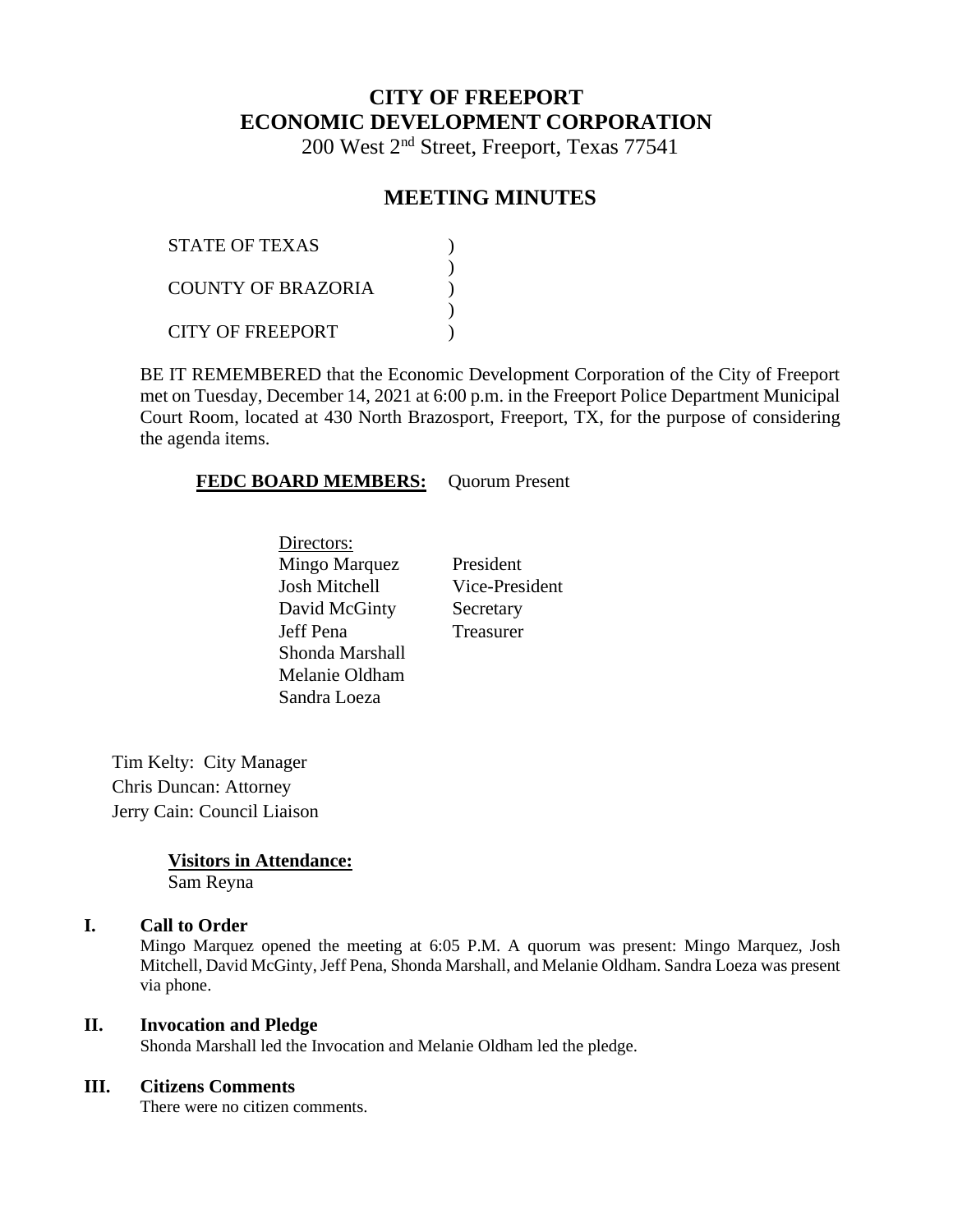#### **IV. Consent Agenda**

#### **1. Approve Meeting Minutes for November 22, 2021**

- **2. Approve November 2021 Financial Statement**
- **3. Approve Invoices**

Jeff Pena made a motion to approve all consent agenda items. Josh Mitchell Seconded.

#### Discussion:

Cathy Ezelle said she was present for any questions on invoices and financials.

Sandra Loeza asked why there are so many invoices for Chris Duncan wen invoices are reviewed monthly.

Cathy Ezelle replied that she presents the invoices to the EDC board as they are received and that Chris Duncan's were just recently turned in to her.

Jeff Pena asked if the project for the \$99806 Project has been completed.

Cathy Ezelle responded yes.

Jeff Pena asked how many acres in total VT Enterprises is mowing. Jeff Pena said the cost appears high.

David McGinty replied to Jeff Pena that the cost is cheaper than the EDC was paying Wells.

Mingo Marquez called for a vote.

#### **Motion Passed unanimously.**

#### **V. Presentation**

#### **1. Texas Rivers Distillery- Donald Miller**

Donald Miller and Jason Wierzbicki presented Texas Rivers Distillery to the board.

Mingo Marquez asked where the location of the distillery would be.

Donald Miller responded it is the metal building located beside Pal Norte on Gulf Blvd.

Chris Duncan asked if a barrel was 31 gallons, the same as beer.

Donald Miller said a whiskey barrel is 53 gallons.

Chris Duncan asked if their license will stipulate by the gallon or by the barrel.

Donald Miller said it doesn't say how much they can produce, but it sets a limit on how many gallons they can sell at the location and then a limit on how many they can sell through a distributor.

Chris Duncan asked what the aging time would be.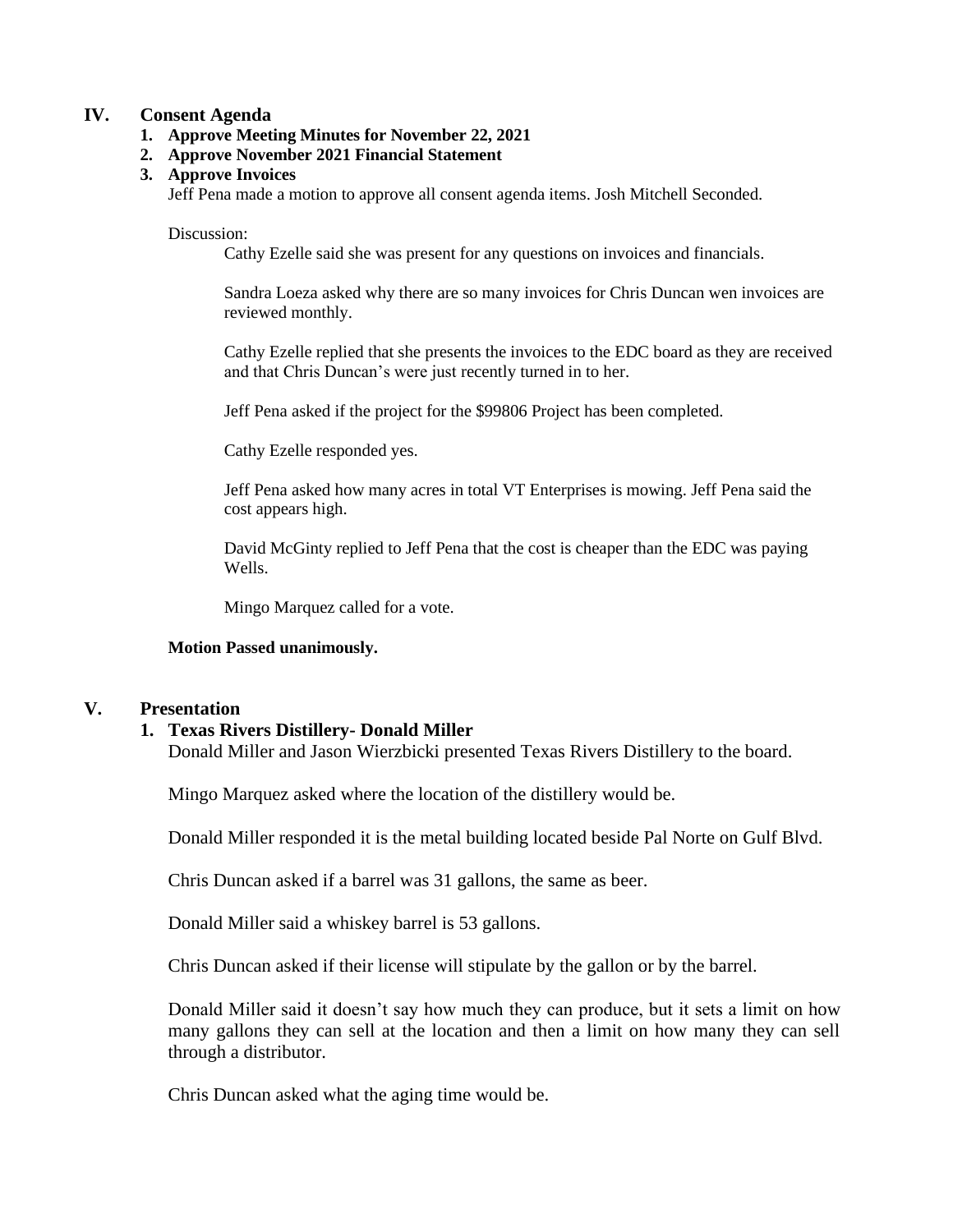Donald Miller responded that this varies from alcohol to alcohol. Some are ready to sell and drink the day they are made.

Chris Duncan asked if they would have some to sell immediately and then those that are aging.

Donald Miller said yes, they would have some for opening day and immediate sell and then others like their bourbon will take a minimum of 2 years before it will be ready to sell, and whiskey will take 2-3 months.

Jason Wierzbiki said they would be acquiring bourbon from Balcones to rectify it for sell through Texas Rivers so that they can cater to everyone's tastes at opening.

Donald Miller said they would be buying spirits from other distilleries as allowed in the state of Texas and process it in some way in house at Texas Rivers. For example, buy a 4 year bourbon and flavor it with another wood or cut it down.

Mingo Marquez asked what their expected timeline is to open.

Donald Miller said it depends on the City Inspector and the Fire Marshall.

Jeff Pena asked if they have already met with these people.

Donald Miller responded yes; they have. They have set some criteria for the distillery to follow.

Jeff Pena asked if they have received a punch list.

Donald Miller said it was not exactly a punch list, but one was a firewall. He said he was a brick mason for 15 years and has no problem putting in a firewall himself.

Jason Wierzbiki said as far as their TABC Licensing, within in 60-70 days they would have their license to start producing,

Donald Miller said that once this happens, their goal is to bring the still in and start producing and getting spirits made and bottled before customers can come in the building. Donald Miller said it is his hope to be able to produce for a month or two and then open to the public in March. Donald Miller said they do want to do some remodeling and add walls. He brought sketches for the board to view the potential layout of the building.

Chris Duncan asked if they would be adding tax to-go bottles and tasting room sales.

Donald Miller said the second it leaved the bonding room, the excise tax is paid, whether to the tasting room or to the distributor. Sales tax is collected by the tasting room and then the distributor would handle their own sales tax.

Mingo Marquez asked how much they would be investing in the building and the business. Donald Miller said the 3-year project is roughly a \$160,000 loan and \$62,000 of their own money, totaling \$220,000.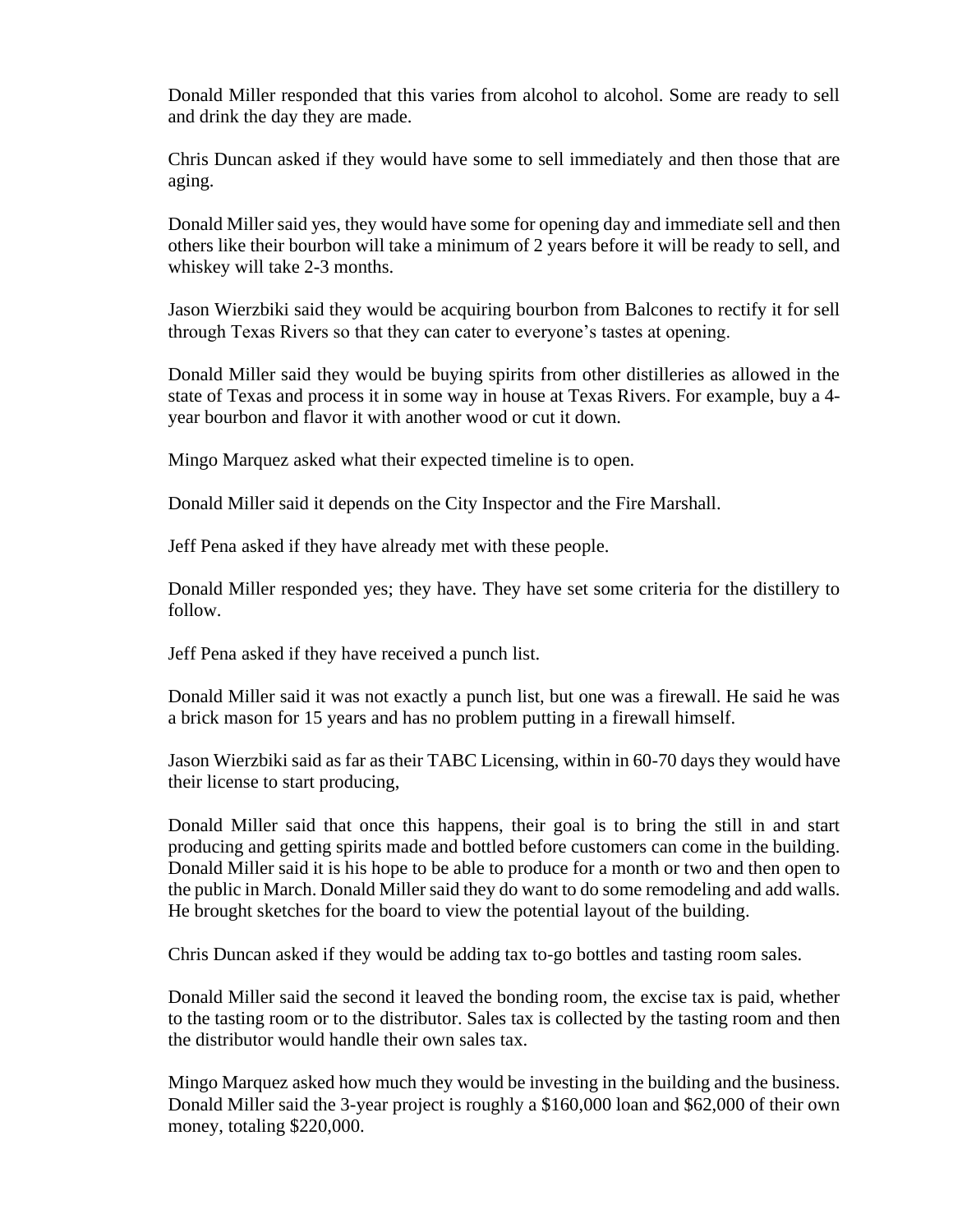Mingo Marquez asked if this was for the remodel and to get the business running.

Donald Miller responded yes, for the remodel, fire sprinklers, fire walls, resurfacing the parking lot, and adding caliche to the parking lot across the street.

Jeff Pena said he noticed the current floorplan has about 3-4 rooms.

Donald Miller said yes, but they are changing it to have 6, per the provided floorplan sketches.

Melanie Oldham asked what percentage of the building would be the tasting room versus the distillery.

Donald Miller said the tasting room itself is only about 240 square feet and the distillery is 2800.

Melanie Oldham asked the capacity of the tasting room.

Donald Miller said that even though it could hold more, they are requesting it be set at 99 people or less for the entire building. Donald Miller said part of the plan for the tasting room is to have the big bay door in that room so they can open it up and give access to the fenced in area outside of the building.

Josh Mitchell asked if there was anything specific Donald and Jason were looking for from the EDC.

Donald Miller jokingly replied 99 years of free taxes. He said that working with West Columbia EDC, there were incentives for new businesses, beautification, and things of this nature. Donald Miller said he was hoping there would be an incentive for the fire sprinklers since these are so costly. Donald Miller said he has a set of \$50,000 drawings for the building plans from when they were looking to build in West Columbia and he is hoping that eventually they could use those to still build in Freeport and would like to get some assistance with this in the future once they produce enough revenue to afford it.

Jeff Pena asked what assistance West Columbia was willing to offer Texas Rivers.

Donald Miller said West Columbia has awarded Texas Rivers a \$150,000 forgivable loan on the promise of creating 5 permanent jobs by year 3, revenue of \$15,000 in taxes per year for 10 years and the loan would be forgiven. Each year the taxes would be reviewed and if the goal was met, they would be excused for that year. If they fell short, they would only have to pay the difference. West Columbia gave them this amount upfront to use for collateral on the building loan. Donald Miller said they were approved for 1.2 million and were in the process of closing in January when the plans fell through.

Jeff Pena asked why this fell through.

Donald Miller said they were asked to meet with a woman who wanted to open a kitchen and offer a spot for her in their building. They did and once the updated plans came back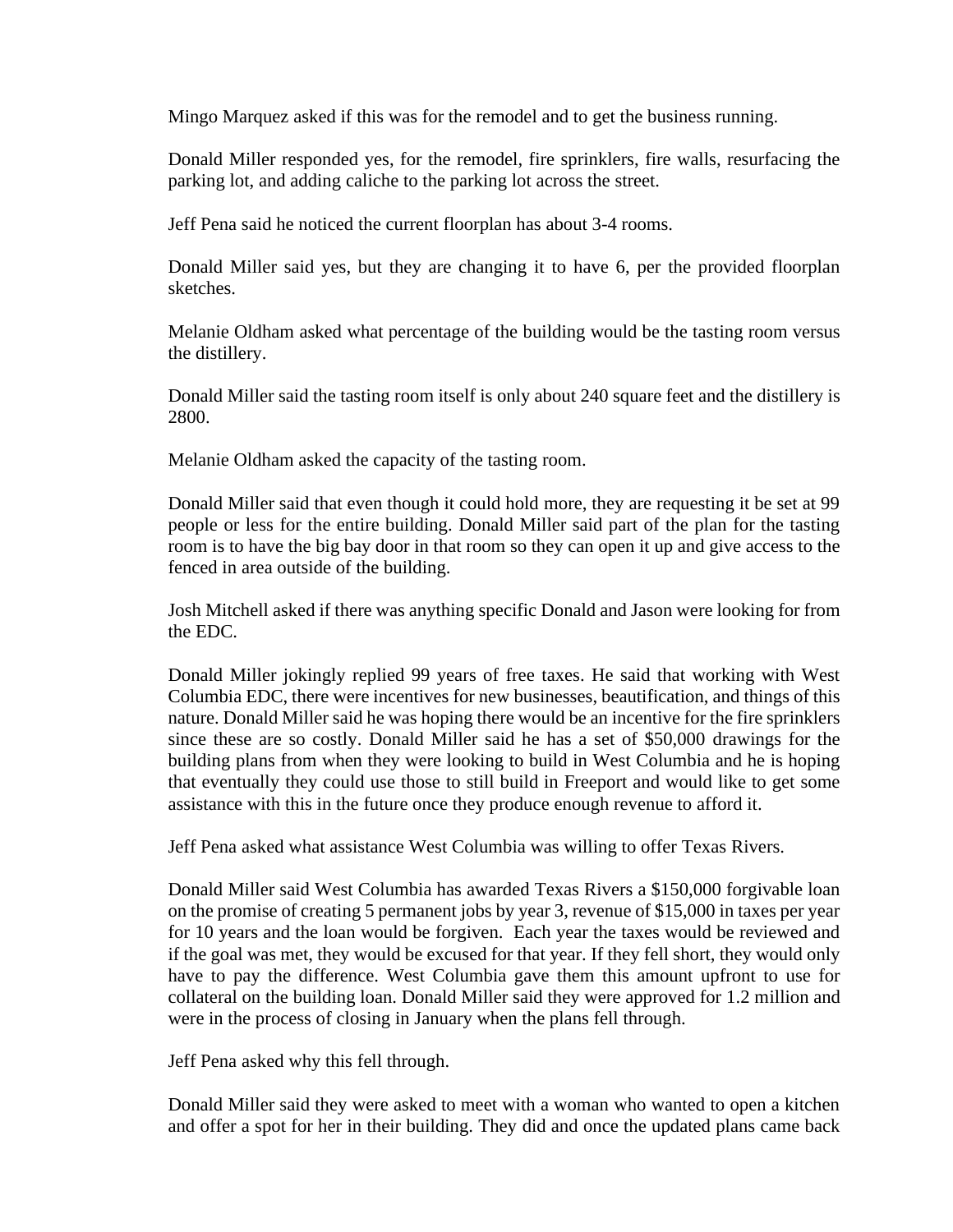the price had increased to 2.4 million due to "Covid pricing" and the lady backed out. Donald Miller said he and Jason were still willing to proceed with the new cost and the land owner backed out, leaving them with no place to build the distillery in West Columbia.

Jeff Pena asked about using the SBA loan.

Donald Miller said yes, this was an option.

Jeff Pena said he would love to see them come to Freeport and stay local. He would like to ensure that if they start in Freeport and grow, that once they are ready to use their plans and build, they would stay in Freeport and build here, not move back to West Columbia.

Donald Miller agreed and said this would be their plan. Donald Miller said he and Jason are both from Freeport and would like to stay here as well. He said he heard the EDC has property available on the river and they are keenly interested in this to ultimately build their facility. Donald Miller said that right now though, they are just trying to get their doors open, and get their stills running so they can enter competitions. Donald Miller used Blacks Fairy Meadery as an example. They are located in West Columbia and have won many awards. Donald Miller said Texas Rivers will be working with her directly and she will be making the mead for Texas Rivers to Distill and then flavoring once it is done. Donald Miller said they will be buying Texas grown and made wines to be distilling into brandies as well. Donald Miller said all of their products will be grown and made in Texas.

Jeff Pena asked if they could provide contact information and informed them the Business Improvement Grant Program is pending final approval but suggested they fill out the paperwork for assistance on the parking lot, signage, and façade.

Sandra Loeza asked how long it would be before they opened.

Donald Miller said it would be about 3 months. They had received the public notice signs from TABC that day and would post tomorrow, 12/15. It is a 60-day notice sign to give the public time to object.

Sandra Loeza asked if it would be more like 4 to 5 months.

Donald Miller said no it would be 3 as long as everything goes smoothly.

Sandra Loeza asked what the hours of operation would be.

Donald Miller said they would follow both the hours of operation of a package store and bar. They would not sell bottles after 9:00 PM and would open sales at 10:00 AM. Bar hours would be open according to city code.

Melanie Oldham asked the estimated cost to get the building up to code.

Donald Miller said this is mainly the firewall and sprinkler system. The total cost for these is \$50,000. This does not include the parking lot, which is not against code, but it is being recommended they update this as well.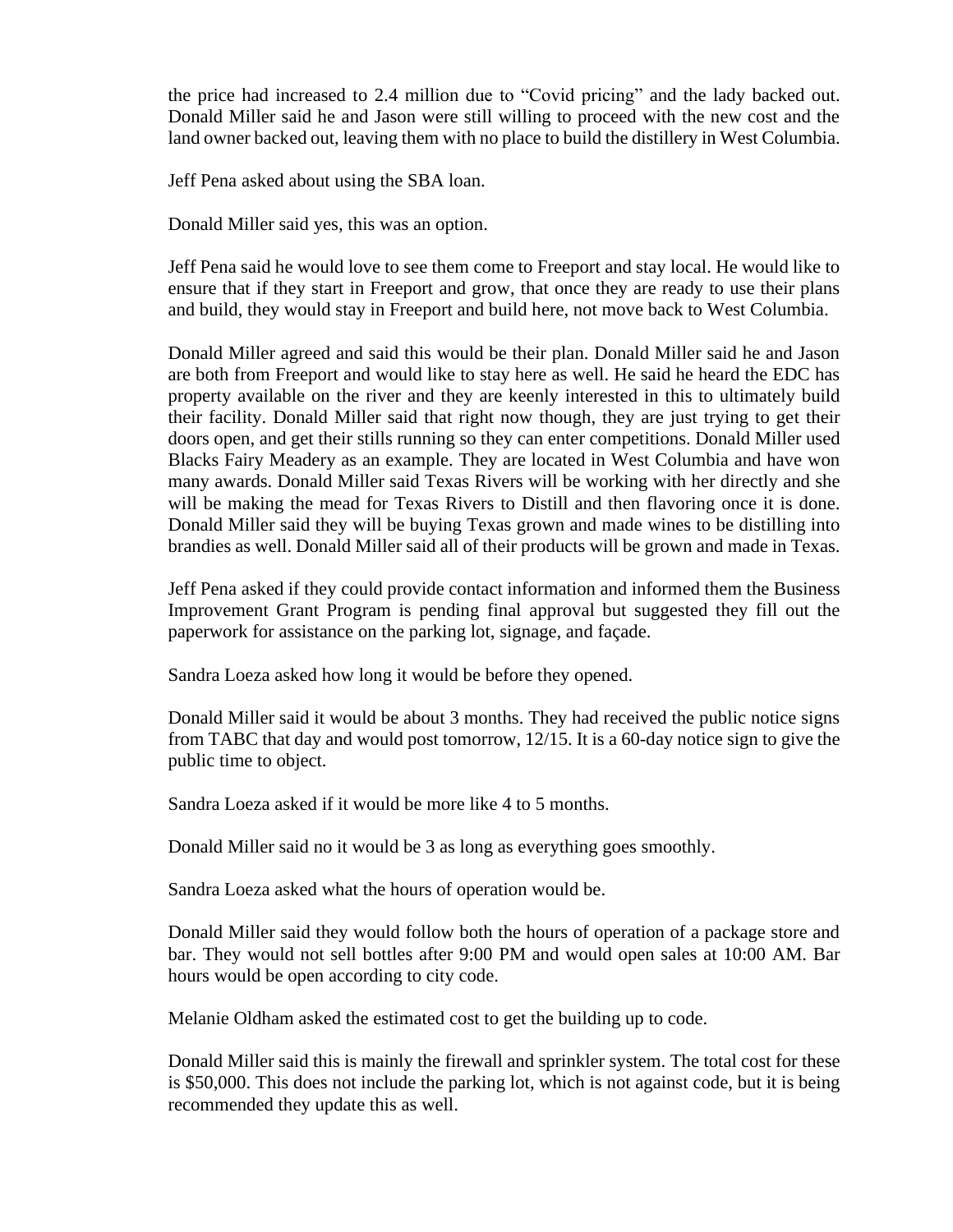Mingo Marquez said he appreciated Donald and Jason coming out and he is looking forward to this opportunity for Freeport.

Sam Reyna said this is the exact issue he has been bringing to the EDC. The cost of a fire sprinkler and fire prevention is going to keep businesses from coming to freeport and will hurt existing businesses in the city. Sam Reyna said the firewall is less expensive.

Donald Miller said that with most distilleries, a sprinkler system is not a normal practice.

Sam Reyna suggested the City of Freeport grandfather these older building in and not require a sprinkler system, especially if there will be a firewall present. Sam Reyna says there is no need for both a firewall and a sprinkler system.

### **VI. Discussion & Action Items**

**1. Discussion and possible action on the removal and addition of board members as signatories**

Cathy Ezelle said the bank requires a letter from a signatory as well as meeting minutes in order to make a change to signatories. Cathy Ezelle suggested the EDC board vote to remove Ed Garcia as a signatory and add EDC Treasurer Jeff Pena.

Sandra Loeza asked who the current signories were in addition to Ed Garcia.

Cathy Ezelle replied, Mingo Marquez, Josh Mitchell, and herself.

Chris Duncan asked if the bank could take a resolution versus the meeting minutes because if they need minutes, the change will have to wait until after the next EDC meeting where the minutes from tonight's meeting will be approved.

Cathy Ezelle said yes, the bank could use a resolution to make the change.

Josh Mitchell made a motion to remove Ed Garcia as an EDC signatory and add Jeff Pena. Shonda Marshall seconded. **Motion passed unanimously.** 

### **2. Discussion and possible action on Public Funds Investment Act**

Cathy Ezelle said the EDC should have a Public Funds Investment Policy and Public Funds Investment Officer. Cathy Ezelle said it is law and to her knowledge, the EDC is not currently in compliance. Cathy Ezelle said this act should be updated annually. Cathy Ezelle said she is willing to cater the City's policy to the EDC. Cathy said the State of Texas considers the EDC a government entity but the Federal Government does not. This means that the EDC is not qualified under FDIC laws to collateralize their finances and if the banks were to fall, the EDC will lose about 1.4 million dollars (all EDC funding other than the \$250,000 that is covered under FDIC). Cathy Ezelle said this is why this investment policy is so important, so that the EDC money will be protected.

Mingo Marquez asked what the first step would be.

Cathy Ezelle said the first step is to create the investment policy, but part of doing so is naming an investment officer.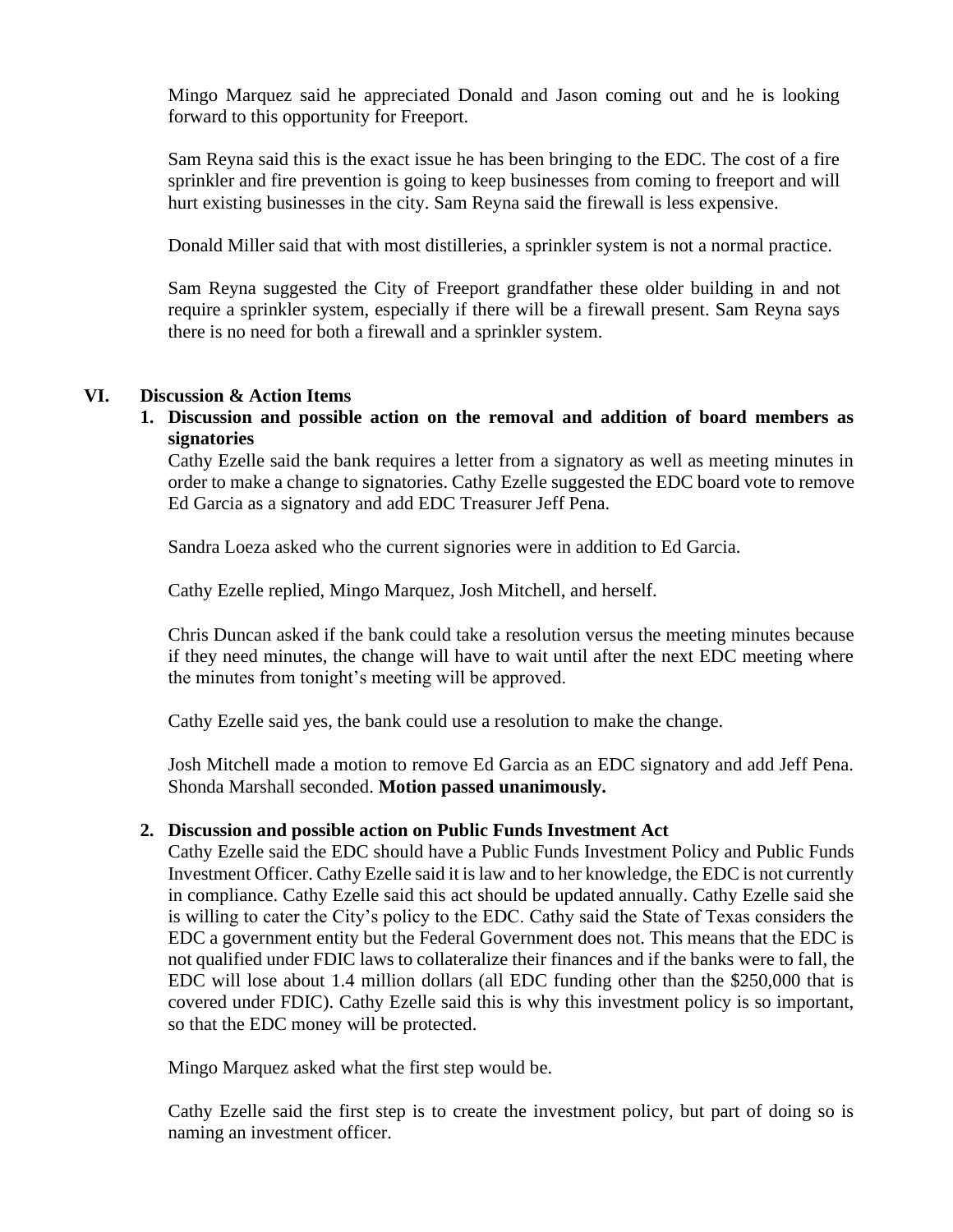Shonda Marshall asked if the investment officer needed any specific certifications or qualification and if they needed to be a member of the actual EDC board.

Cathy responded they do not need to be a member of the board and whoever would be appointed, would have to take a 6-hour class and get certified.

Mingo Marquez said he would like to appoint Jeff Pena as the investment officer as he is the EDC Treasurer and Sandra Loeza as the backup.

Sandra Loeza agreed.

David McGinty made a motion to appoint Jeff Pena as the Public Funds Investment Officer and Sandra Loeza as the backup. Josh Mitchell seconded. **Motion passed unanimously**.

#### **3. Discussion and possible action on sales tax repayment**

Cathy Ezelle read the sales tax repayment memo included in the Agenda Packet provided to the board. Cathy Ezelle said this was from the period of 2017-2019.

Shonda Marshall asked how this happened.

Cathy Ezelle responded that large companies, especially those in the oil industry. tend to pay sales taxes upfront but in this case, they grossly overestimated their sales and overpaid in sales tax.

Melanie Oldham made a motion to resolve the sales tax overpayment with a monthly payment plan. Jeff Pena seconded. **Motion passed unanimously.**

### **4. Discussion and possible action on EDC Credit Card**

Cathy Ezelle said that since the director has been gone, there are a few instances where the EDC is having to use her card or the City Managers card. Cathy Ezelle said Mingo Marquez has requested a card for the EDC. Cathy Ezelle said the EDC can go and try to get their own card, but going through the city would be the easiest way. Cathy Ezelle said the card would be in an individual's name and they would be responsible for this card. Cathy Ezelle proposed the EDC get a card through their existing program in Mingo Marquez's name with a limit of \$5,000

Sandra Loeza asked if the card is in both the City of Freeports name, and the individuals name, who would be responsible for reconciling the card.

Cathy Ezelle said the individual would be responsible, but herself and Mr. Kelty both check the transactions.

Sandra Loeza made a motion to get a credit card through the City of Freeport with a limit of \$5,000 in the name of Mingo Marquez until a director is hired. Jeff Pena seconded. **Motion passed unanimously.**

### **5. Discussion and possible action on Wells Nursery invoices.**

Cathy Ezelle said she did not have much luck getting a detailed invoice from Wells.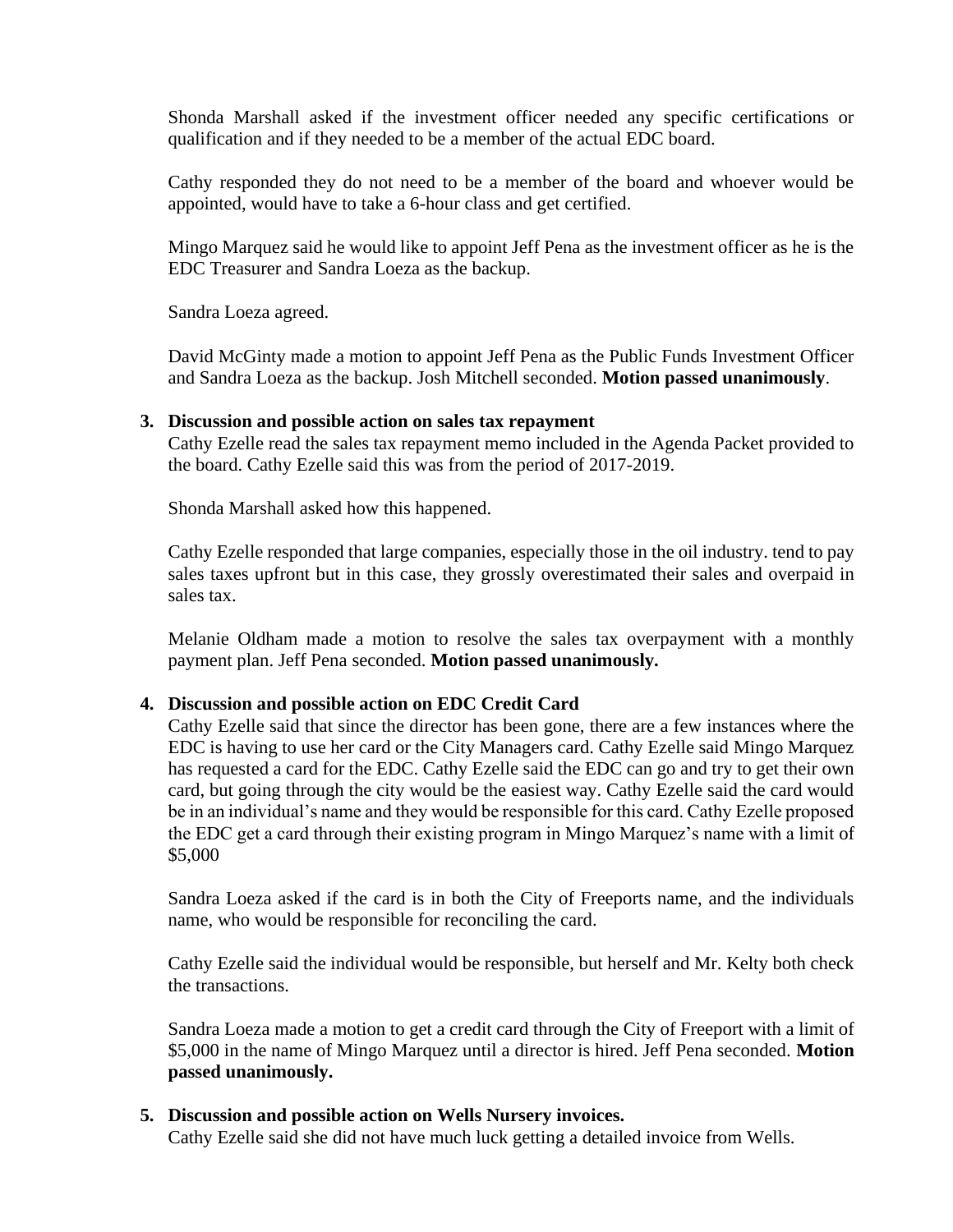David McGinty said Wells did provide a detailed invoice but whether the work was completed or not is subjective. David McGinty suggests paying the invoices and being done with Wells.

Mingo Marquez asked what the total of the invoices was.

Cathy Ezelle responded \$2400.

David McGinty made a motion to pay Wells nursey in the amount of \$2400. Seconded by Josh Mitchell. **Motion passed unanimously.**

## **6. Discussion and possible action on Way Signage**

David McGinty said he has contacted several companies on this. Most recently his has met with Coastal signs and shown them the signs around town. David McGinty said the signs just need to be freshened up and new graphics applied. Coastal Sign's is working on an estimate to replace the plexiglass and designs. David McGinty said there is one estimate included in the packet from a business in Clute. This estimate is \$4,200 but will decrease due to there only being 2 signs, not 4 as previously stated.

Mingo Marquez said there are two quotes in the packet and asked if they were for the same signs.

David McGinty said yes but are for two different designs. He is still waiting on the quote from Coastal.

Jeff Pena asked if there were any proofs.

David McGinty responded no; this will be done later once a company is chosen.

Jeff Pena said he thought there were three signs total.

David McGinty responded there are 4 signs but only two that use the plexiglass and graphics.

David McGinty said this quote was provided to show the board that the committee is working on the signs and hopefully in January he will have.

Jeff Pena said he has a couple of sign companies and he could assist David with getting quotes from them.

### **7. Discussion and possible action on EDC Agenda Process and Policy**

Mingo Marquez said the administrative assistant Kaytee Ellis has created a calendar with deadlines for the agenda and quorum posting. Mingo Marquez said he was not sure if the board had time to review but he thinks it looks great. Mingo Marquez asked if this schedule would be the same every month.

Kaytee Ellis responded yes.

Jeff Pena asked if the notices would be posted 12 days before the meeting.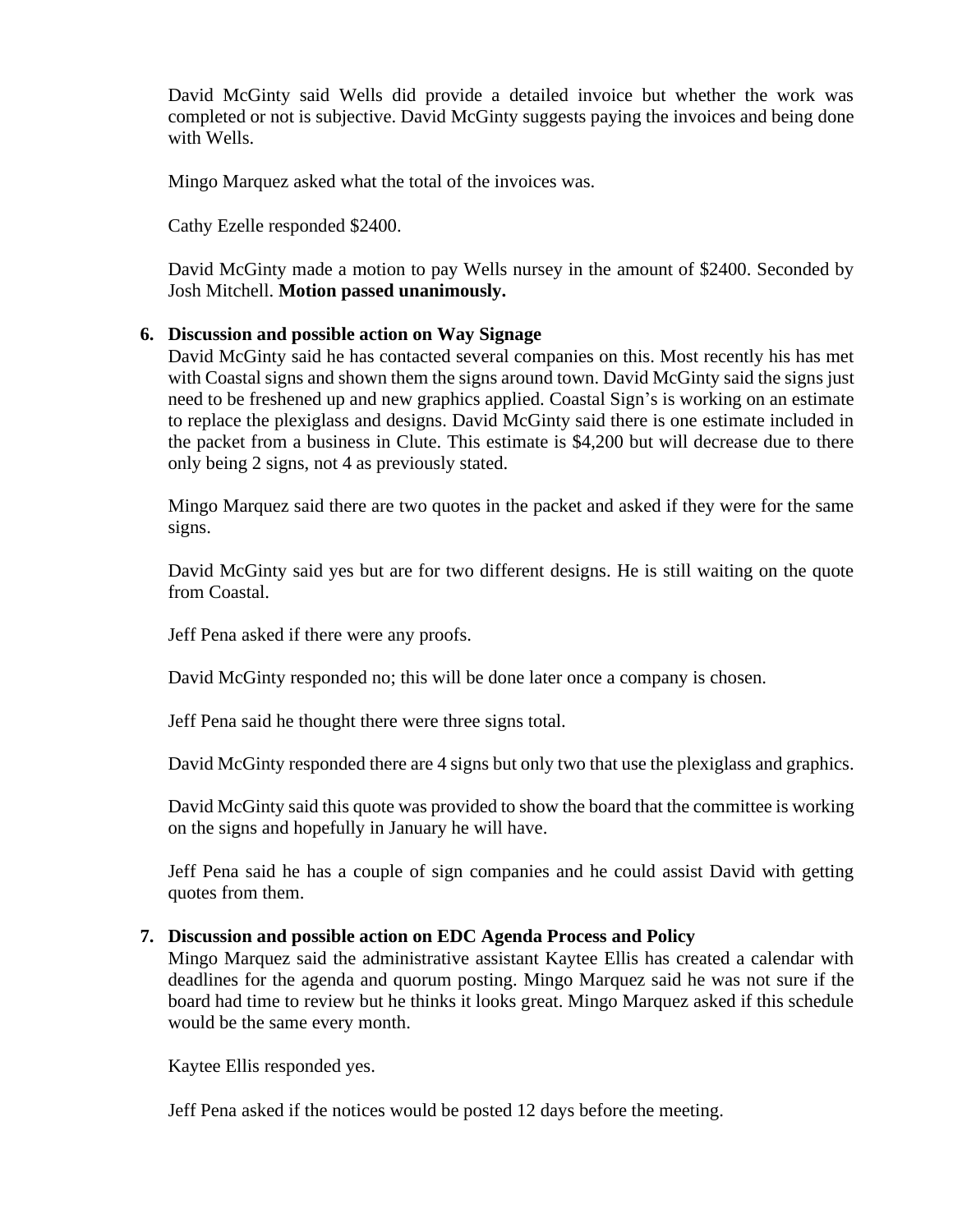Kaytee Ellis responded no, notice is posted 72 hours before each meeting.

Jeff Pena asked if the same time table would be replicated if there were a special meeting.

Kaytee Ellis said yes it would be the same for special meetings also.

Jeff Pena made a motion to adopt the agenda process and policy. Shonda Marshall seconded. **Motion passed unanimously**.

## **8. Discussion and possible action on EDC Logo Contest**

Shonda Marshall said at the last meeting, it was discussed to open a contest for the logo design for local schools. Shonda Marshall said it was said to give a \$250 prize to the winning student, but they were not able to take any formal action as a vote was not made.

Mingo Marquez said he thought there was a vote and asked Kaytee Ellis if any action was taken.

Kaytee Ellis responded that no motion was made.

Shonda Marshall said the flyer also stated the contest would end January  $4<sup>th</sup>$ , but with the students leaving for Christmas break in just a few days, this would not give them ample time to post notice and promote. Shonda Marshall asked the board what a good timeline would be.

Josh Mitchell said at least 1 week maybe 2 weeks.

Jeff Pena asked what the new dates would be.

Josh Mitchell said to possible start on January  $5^{TH}$  and run the contest to January 19<sup>th</sup>.

Jeff Pena made a motion to approve the logo contest with an aware of \$250 to the winner. Josh Mitchell seconded. **Motion passed unanimously**.

Jerry Cain asked if the board could go ahead and get the information to the schools so that the students could begin working on the logo over the Christmas break if they choose.

Mingo Marquez responded yes.

Shonda Marshall said she would contact the schools tomorrow to get it going and asked Kaytee Ellis to update the flyer.

**9. Discussion and possible action on window/yard signs for businesses grants from FEDC**  Josh Mitchell said this was something asked awhile back and Kaytee Ellis has gotten a quote from Blueline. Josh Mitchell said these signs are a great way to get the EDC's name out and promote as well as let them know which businesses have received funding from the EDC. Josh Mitchell said there are yard signs and window stickers included. The window sticker would be permanent and the yard signs could be out for maybe 3 months or so and the board could take them back.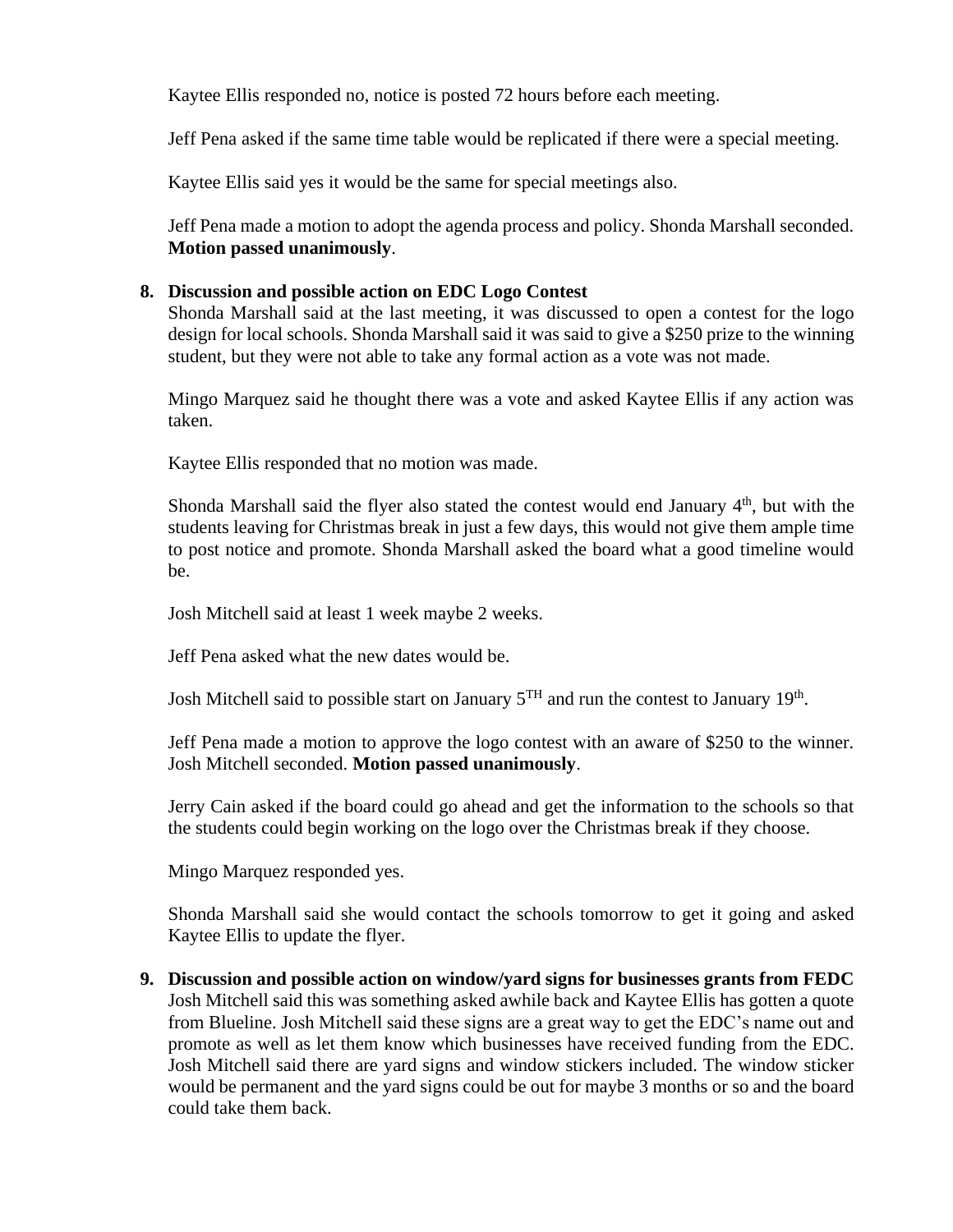Jeff Pena said he likes the idea to promote the EDC wins and he thinks it is important for the EDC to promote this way.

Jeff Pena asked if the board could receive proofs on this.

Josh Mitchell asked if they want to use the current logo or wait until the new logo is approved.

Jeff Pena said it would not hurt to get some out now.

David McGinty suggested ordering a smaller number.

Mingo Marquez said maybe reduce the number to 5.

David McGinty made a motion to order 5 yard signs and 5 window stickers with the current logo. Jeff Pena seconded. **Motion Passed unanimously.**

### **10. Discussion and possible action on Subcommittee Assignments**

Mingo Marquez said he would like to make some changed to the subcommittees to include the new board members. Mingo said he would reach out to the rest of the board later and make addition changes but for now he would like to change four committees.

Mingo Marquez modified the committees as follows:

Way Signage Committee: David McGinty as chairman, Melanie Oldham, and Sandra Loeza Mowing Committee: David McGinty as chairman, Melanie Oldham, and Shonda Marshall Housing Committee: David McGinty as chairperson, Melanie Oldham, and Sandra Loeza Grant Committee: Josh Mitchell as chairperson, Mingo Marquez, and Sandra Loeza

Jeff Pena asked if there would be any more changes to subcommittees.

Mingo Marquez said more changes would be coming at a later time after talking to each board member.

### **11. Discussion and action on recommendation to City Council on TIRZ President**

Tim Kelty said in regards to TIRZ, the EDC is designated to the board in addition to two other members, an appointment from the county and an appointment from Brazosport College. Tim Kelty said it is the responsibility of City Council to appoint a president for the TIRZ board. Nicole Mireles was formerly appointed to the position but would need to be replaced now that she is no longer with the EDC. Tim Kelty asked if the EDC board would like to make a nomination for this position.

Mingo Marquez asked if any EDC board member would like to fill the position of TIRZ President.

Jeff Pena said he would like to put in his name for the nomination.

Mingo Marquez asked if anyone else would like to volunteer.

Sandra Loeza made a motion to recommend Jeff Pena to the City Council for TIRZ president. Josh Mitchell seconded. **Motion passed unanimously.**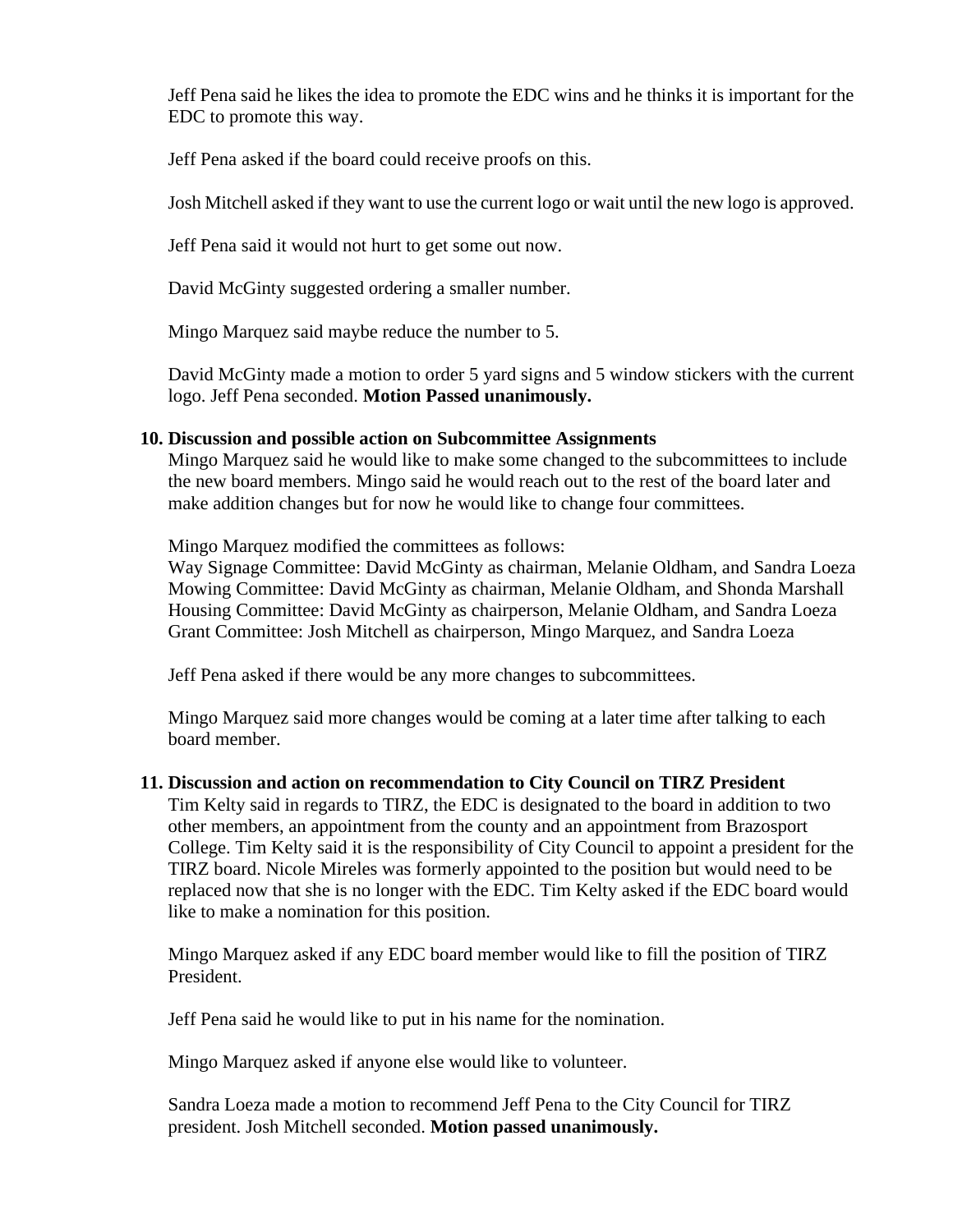# **12. Discussion and possible action on PopBox Application**

Tabled by Mingo Marquez.

# **MINGO MARQUEZ OPENED THE PUBLIC HEARING AT 7:40 PM**

**13. PUBLIC HEARING: Discussion and possible action on PopBox program expansion** Mingo Marquez read the Proposal for the PopBox Project "*Inspired by the trend of "Food Trucks" that have become popular, "Pop Box" makes use of colorful shipping containers to form a mobile "Pop Up" retail center in Freeport consisting of food, music, and retail sales. "Pop Box" operates at a minimum every weekend, and during other city events. The location changes week to week, as a legitimate pop-up feature in Freeport. This mobility promotes various areas of the city and brings crowds to different areas. Examples Locations: EDC 8.8 acres, Bryan Beach, downtown during events, Municipal Park during events. "Pop Box" is open only to Freeport citizen businesses. Similar to a business incubator, new businesses can use "Pop Box" to establish a demand for their new business, with the hope of obtaining a permanent location. Established Freeport businesses can use the opportunity to promote their existing business and obtain additional income. Vendors apply to use the shops. Vendors can use for free, but must pay a deposit and commit to being open for specific days and business hours"*

Melanie Oldham asked if since the PopBox is an incubator, would there be a set limit of 6 months for each tenant.

Mingo Marquez said this would be decided on a case-by-case basis. Mingo Marquez said originally there were supposed to be five boxes and at the last meeting it was discussed to include food trucks.

Jeff Pena said originally there were supposed to be 6 boxes and at the time they were all static locations that would be moved based on business needs.

Mingo Marquez asked if there were any questions from the public.

Jerry Cain said he had one comment to continue off of what Jeff Pena had said. Jerry Cain said he would recommend the EDC establish specific places the boxes would be beneficial and put together a packet to present to City Council for their approval.

David McGinty said he believes it is important to fill the current PopBox and then revisit adding more.

Chris Duncan said there are additional people interesting in leasing Pop Boxes and having multiple would contribute to the success of each box involved.

Melanie Oldham asked how long the EDC has had this one box.

Jeff Pena answered about a year.

Melanie Oldham asked if there have been some learning curves along the way to hold the process up.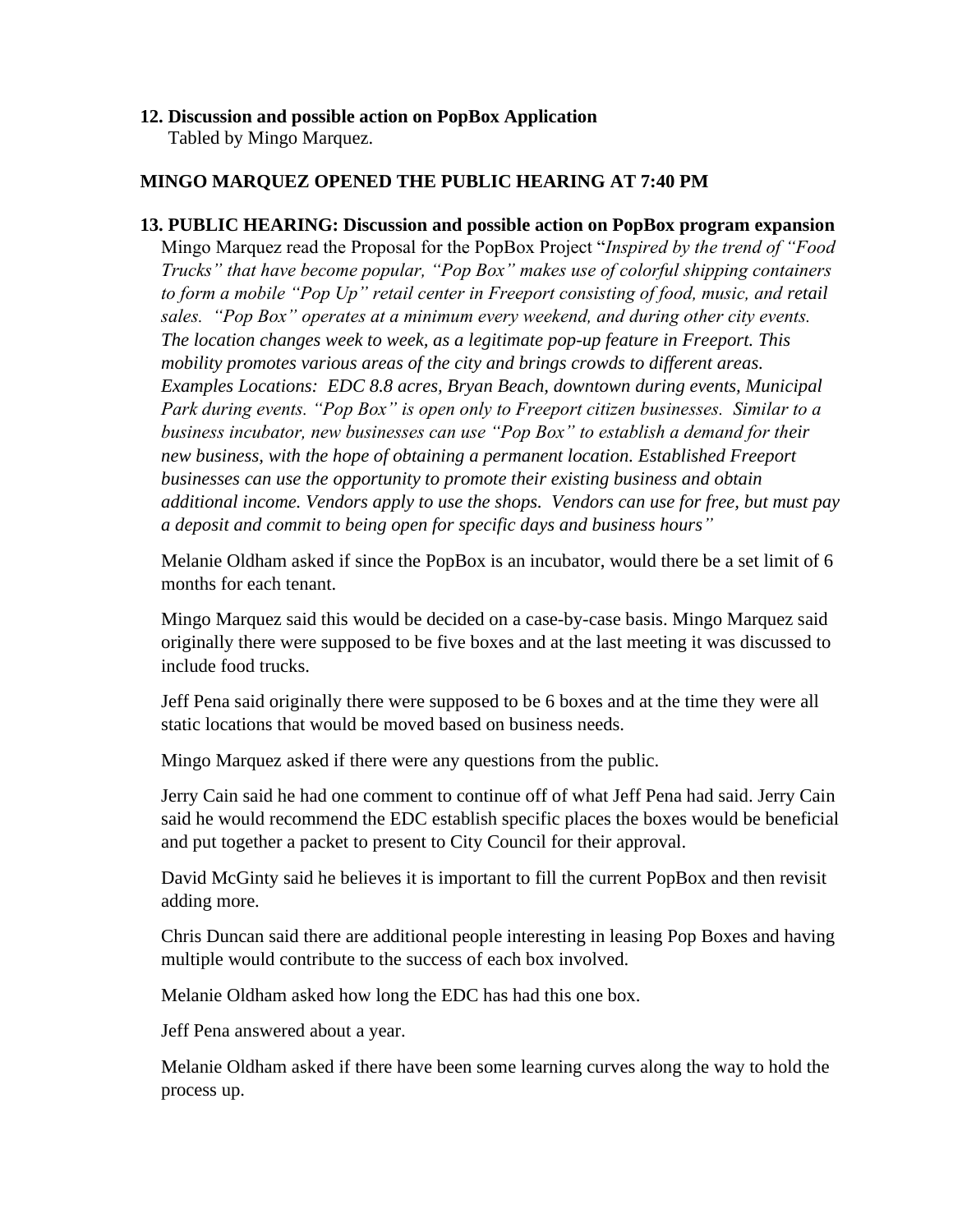Jeff Pena said he would like to revise his statement to include that the box was purchases about a year ago but it has taken about 9 months to modify and bring to code.

Shonda Marshall said to address the concerns, the EDC could show Council that there is an interest in the PopBox, and a need for more.

David McGinty said he is all for the boxes, but he still believes the importance of filling the current PopBox first.

Chris Duncan said he would like to add that the modified boxes are transferrable and if the program were to not meet the expectations of the EDC, they could sell easily and might even make a profit.

Jeff Pena said he would like to also have a time table set to revisit the boxes and evaluate their success as well as set an exit strategy if the tenants are not performing. Jeff Pena also said the other side of this is if a business is in fact performing well, what will the EDC do to help them reach the next step.

Shonda Marshall asked how someone would apply to use the PopBox for a special event within the city.

Mingo Marquez said at this time it is not an option. There is only one PopBox and it should always be filled.

Shonda Marshall said in the event the box is empty and someone wanted to rent it out for say Riverfest, what would the cost then be.

Chris Duncan said it costs a couple hundred dollars just to move it.

Mingo Marquez asked if the public had any questions or comments. There were none.

# **14. PUBLIC HEARING: Discussion and possible action on Business Improvement Grant Project**

Mingo Marquez read Section 1 of the Business Improvement Grant Program Guidelines and Criteria packet. "*The purpose of this program is to promote the development and expansion of new and existing business enterprises within the city limits of Freeport, Texas and enhance the economic welfare of the citizens of the city by securing and retaining business enterprises and maintaining a higher level of employment, economic activity, and stability*." Mingo Marquez said the grants included in this project are the Façade, Sign, Property, landscaping, and the MEGA Grant.

Melanie Oldham asked if a business only needs to repair <sup>1</sup>/4 of their roof, under this grant would they need to replace the entire roof.

Mingo Marquez said as the program stands, yes, they would need to replace the entire roof. Mingo Marquez said this was done so that the business would not have to replace the rest of their roof later on.

Jeff Pena said he would like to revisit this issue as well.

Mingo Marquez said there is a committee that could review this on a case-by-case basis.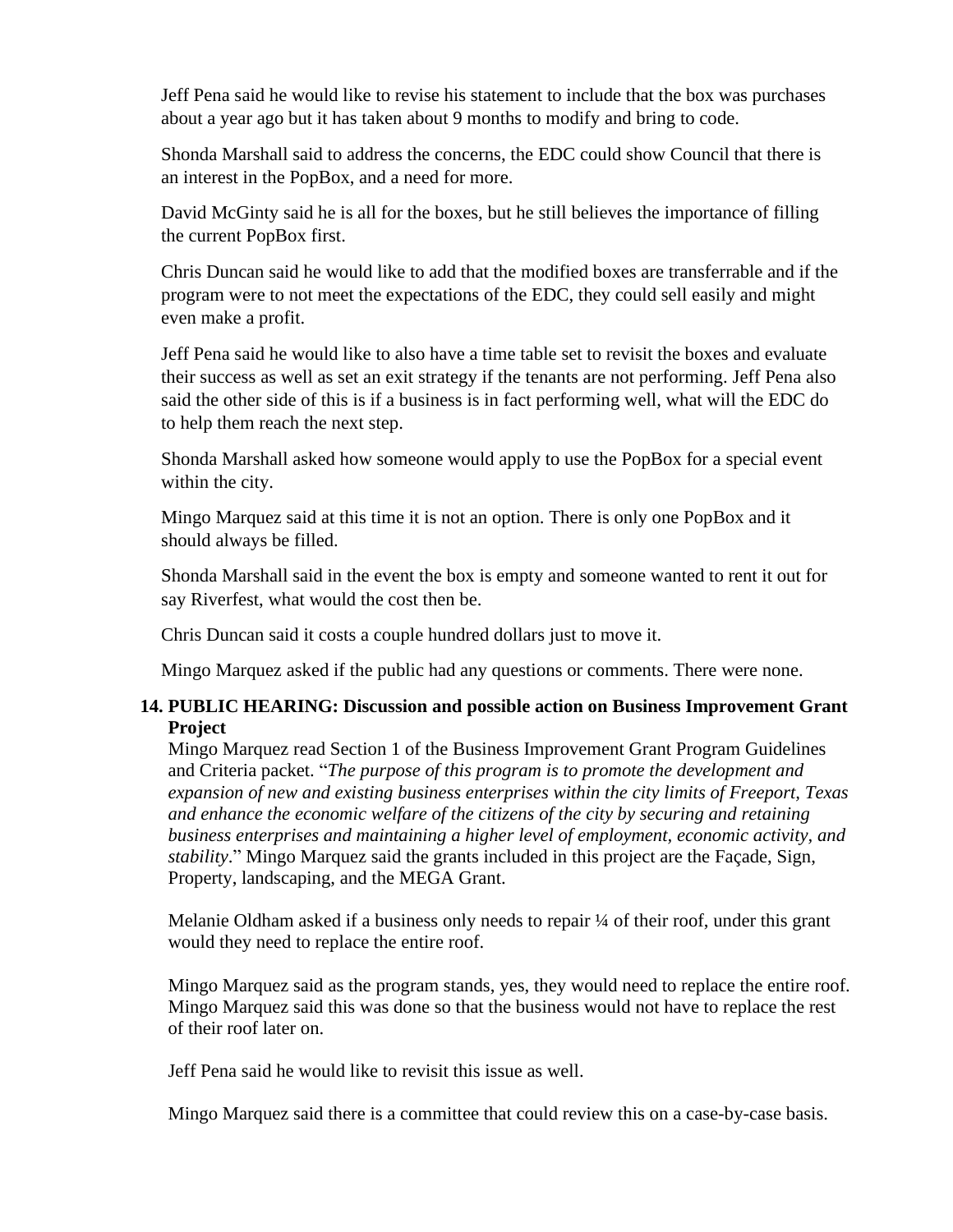Melanie Oldham said the committee might want to visit with Kasey Roman on this also.

Chris Duncan said the EDC might want to discuss the budget for the project as well.

Mingo Marquez asked if there were any additional questions.

Jeff Pena asked if the draft of the grant packet provided was the final draft.

Kaytee Ellis responded that this draft included the changes made at the last meeting, with the exception of the bullet point criteria which has not been set.

Jeff Pena asked where in the packet the language discussing the roof was.

Kaytee Ellis responded this was in Section 3 Item F. this item previously stated "roof repair or replacement" and now says "roof repair". Kaytee Ellis said that for clarification this section states the exclusions to the grant program and means that the EDC would allow roof replacement, but would not allow roof repairs.

Jeff Pena asked where the \$150,000 budget was adjusted.

Kaytee Ellis responded that the budget was set under Section 6 Item 2.

Mingo Marquez asked to refer back to the roof repair.

Melanie Oldham said that talking to Mrs. Roman the price difference on a repair versus a replacement is a pretty large amount.

Jeff Pena said that he would like to modify this to include partial repairs. Jeff Pena asked Kaytee Ellis what the cost was on Sweet T's roof.

Kaytee Ellis responded that she did not have these numbers but wanted to add that since she has gone around and talked to businesses throughout the city, the number one problem business owners are having are their roofs. Business owners are now worried that if they come to the EDC for help, the are going to pay three or four times out of pocket the amount it would cost to just fix their room to replace the entire thing, with the help of the EDC.

Jeff Pena said he believed the EDC board is practical and would like to make the change to allow roof repair under the new grant program.

Mingo Marquez asked if the public had any additional comments or questions. There were none.

# **15. PUBLIC HEARING: Discussion and possible action on outdoor market on EDC Property**

Jeff Pena asked to table this item.

Josh Mitchell said he would like to discuss this. Josh Mitchell said to make a long story short, the fish market is an idea that would benefit business involved but also drive traffic to the 8 acres and the downtown area. Josh Mitchell said the \$100,000 price of the product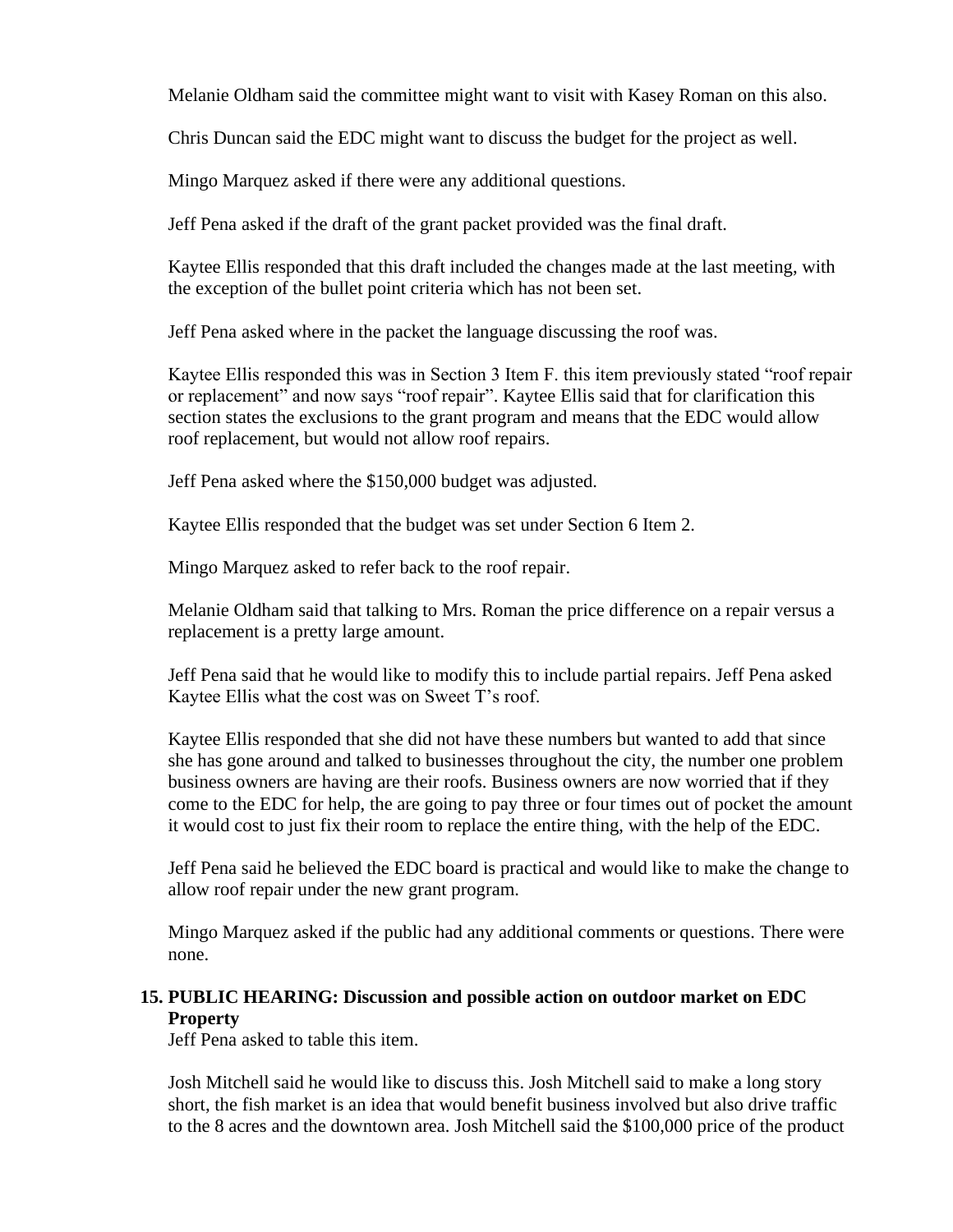is very cheap when you look at the bigger picture and the impact it could potentially have on the City.

Melanie Oldham asked how many local fish vendors there are. Melanie said this is great marketing for them. Melanie asked if this would be open to multiple fish vendors or just one at a time

Chris Duncan said the idea is to have fish vendors, there could be more than one, and to have food vendors so you can buy fresh fish and have it cooked right there. There would be tables and music as well.

Melanie Oldham asked if vendors would be on a rental basis.

Chris Duncan responded to Melanie Oldham that there would be stalls set up that vendors would rent.

Jeff Pena said the plan for this space is to help facilitate the PopBox and local vendors. Jeff Pena said part of the bigger picture is to expand the dock space there and there is a lot of interest already from local businesses and fish suppliers

Mingo Marquez said it would not have to be called a fish market either, it could be just a downtown market.

Shonda Marshall asked how long it would take to get the market running.

Jeff Pena said he would like to see it up before the end of January but before spring break at the latest.

Melanie Oldham asked if vendors would need access to ice.

Chris Duncan responded that a commercial ice maker is included on the project proposal.

Mingo Marquez asked if there was any further discussion. There was none.

### **16. PUBLIC HEARING: Discussion and possible action on Bryan Beach Development**

Jeff Pena said he made a presentation to the EDC in October with a site plan to extend the road to the beach resurfaced and have the beach signage remade to include a flow of traffic diagram. Jeff Pena said this sight plan included bathrooms and various PopBoxes. Jeff Pena said the Pop Boxes would include rentals specific to the beach. Jeff Pena said that since this presentation in October, there was discussion on the county resurfacing the road with money provided by FEMA. Jeff Pena said the work has already begun and would be finished this week.

Mingo Marquez asked about the restrooms that would be added.

Jeff Pena responded yes there would be restrooms and apologized for not having the diagrams with him tonight. Jeff Pena said the good news is that the largest expenditure, the road, has already been taken care of. This would save the EDC about \$100,000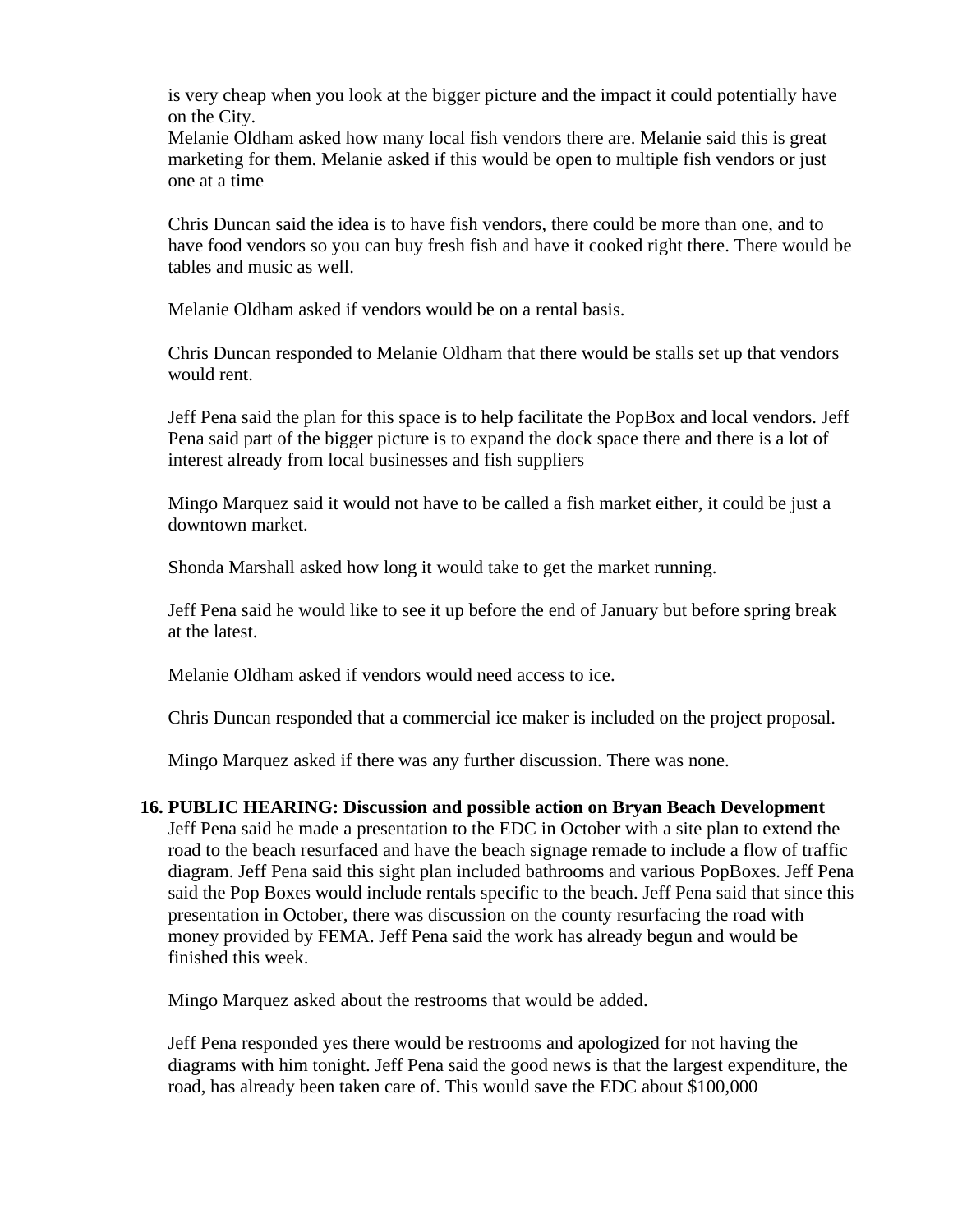Jeff Pena said he would provide the site plan to the board but it is his hopes to get this rolling and completed before spring break.

Melanie Oldham asked if the sign has been discussed and a name set for the beach would be "Freeport's Beach" or "Freeport's Bryan Beach".

Jeff Pena said there has not been a formal discussion but the consensus is that the beach would remain Bryan Beach, but the signage would say "Freeport's Beach" so that visitors would know they are still in Freeport.

Mingo Marquez said there is a committee that will work out all of the details on this project.

David McGinty asked if there was structure work done to the road prior to the new asphalt.

Jeff Pena responded that he was not sure because the county was responsible.

Tim Kelty responded yes that a new base was established so the road would hold up longer.

Jeff Pena said he was under the impression that the road improvements would extend further ands asked if there would be more work done or is the current re-pavement it.

Tim Kelty responded he believes that the work currently being done is the extent of the project.

Mingo Marquez said wanted to remind everyone that the public hearing is to not work out all of the project details, but to introduce the project to the public and give them a chance to ask questions or voice their concerns.

Melanie Oldham asked what the set budget was for the beach project.

Mingo Marquez said a budget for this has not been set.

Chris Duncan reminded the board to ask the public to speak. Chris Duncan also said the board has three options in regards to taking action during a public hearing: no action, take action and approve the whole budget for the project, or take action and approve a budget for engineering. Chris Duncan said the board does not have to take any action, but if they want to approve the project, they need to set some sort of budget.

Jeff Pena said the budget initially suggested to be set at \$9,000 but he would like to increase this to \$25,000.

Mingo Marquez asked Chris Duncan if he was able to work up some pricing for the project.

Chris Duncan answered no but he did have pricing for the others.

Mingo Marquez said he would like to discuss all of the projects at this time and then set a budget and proceed with the Grant project specifically so that it may be presented to City Council at their next meeting.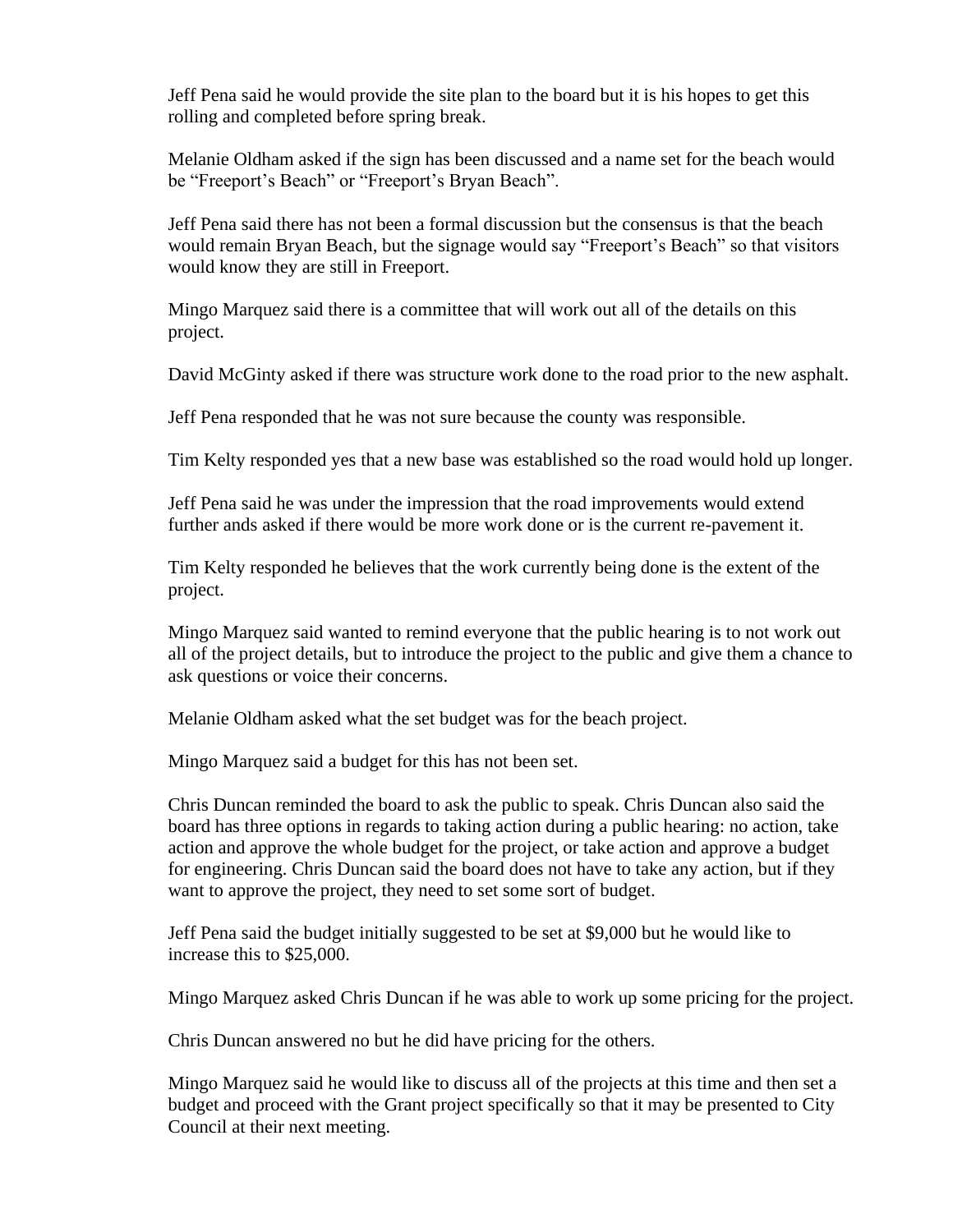Shonda Marshall asked if there were any preliminary costs for the restrooms.

Jeff Pena said there were two options: tapping into the existing sewer lines or mobile restrooms. Jeff Pena said this needs to be discussed further with Council.

Mingo Marquez asked if the public had any questions. There were none.

### **17. PUBLIC HEARING: Discussion and possible action on Bridge Lighting Project**

Mingo Marquez said this project is to light the bridges, highlighting the river and bringing attention to the downtown area. Mingo said the lighted bridges would be the Velasco bridge, the Guillotine bridge and the railroad bridge.

Chris Duncan said he contacted Union Pacific who owns the railroad bridge. Chris Duncan said the local and regional Union Pacific are on board and in support of the lighting. Chris Duncan said he is waiting to hear back from the state or national levels for an official "yes".

Chris Duncan said the railroad bridge would be the most expensive and then the guillotine bridge would require spotlights that can be mobile and not installed.

Melanie Oldham asked if the railroad bridge is still functional.

Chris Duncan said yes, it is still functional 1-2 days a week.

Mingo Marquez asked for any further discussion.

Jeff Pena asked if there has been any preliminary budgeting like was done for the beach project and the fish marketing.

Chris Duncan said the two extremes have been included in the packet, one is \$9,000 and the other is \$1.2 million. Chris Duncan said there are companies that can be hired that will help with this and present the best options to the EDC. Chris Duncan suggested setting a budget for proposals and initial engineering.

Jeff Pena said he is not interested in spending millions but there are some ways to be economic about it and he would like to look into sky lighting on the bridges. Jeff Pena said the lighting for these is roughly \$6,000 and these lights can be seen for miles.

Jeff Pena said he would like to go ahead and set a budget not just for engineering but for lighting as well at \$25,000.

Chris Duncan said he believes they can do a request for proposal with lighting companies and these would not cost anything.

Jeff Pena said he liked the idea of lighting, even if it is just a skylight for now and this could symbolize a beacon of good things coming.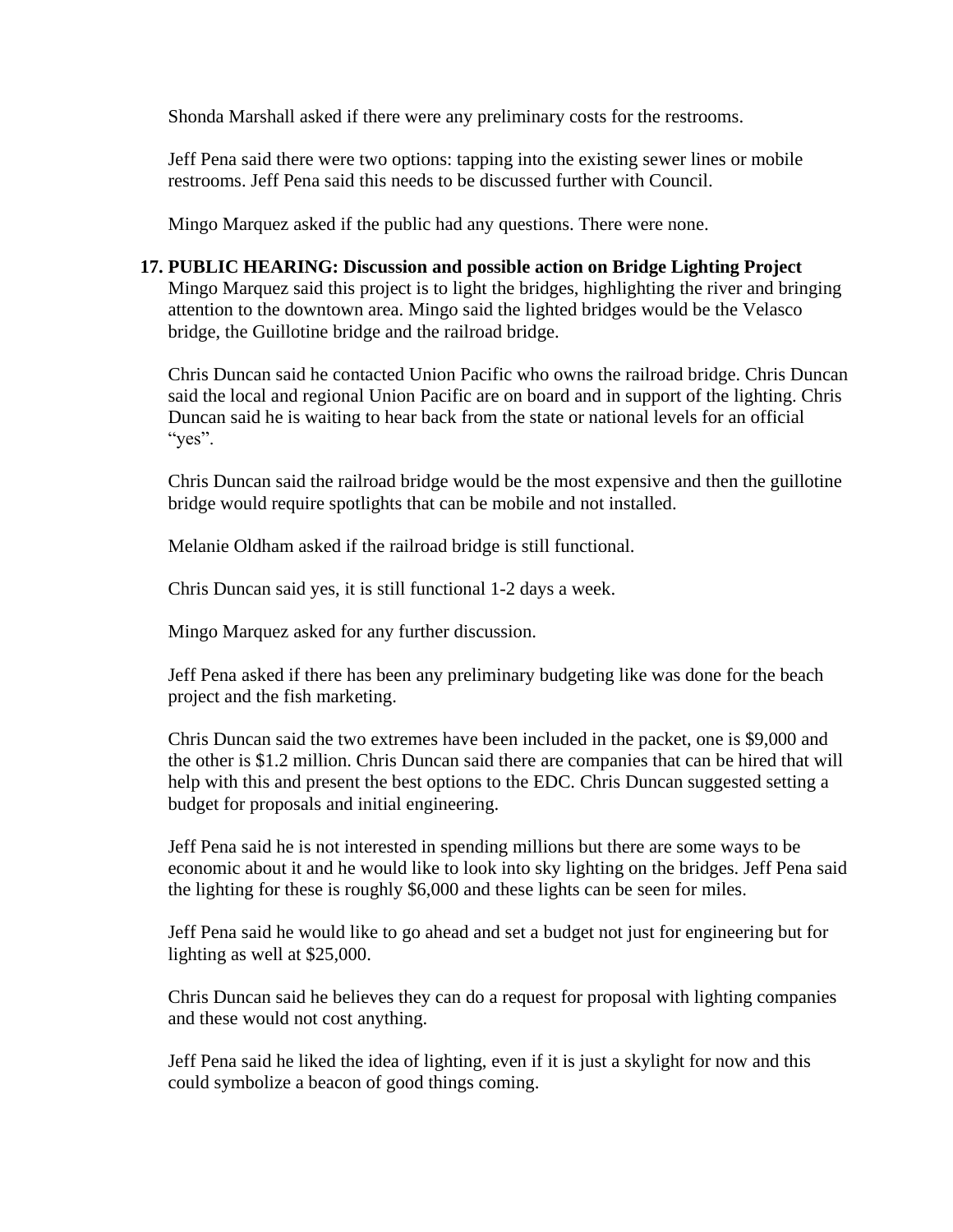Melanie Oldham said a previous EDC board has discussed not only lighting the bridges but having projectors that would shine fish or some kind of light show.

Jeff Pena said he heard there were fountains in the river at on point and asked if this were true and could be running again.

Mingo Marquez said he was told they were turned off due to the overspray ruining the Riverplace building.

Jeff Pena said he is interested in the logistics and looking into this a little more. Jeff Pena said the Brazosport bridge was also lit up at one point with neon trim and he would like to see the cost of getting this back up and running.

Mingo Marquez asked if there were any more questions or comments. There were none.

# **MINGO MARQUEZ CLOSED THE PUBLIC HEARING AT 8:35 PM**

### **Discussion and possible action on Business Improvement Grant Project**

Josh Mitchell made a motion to move forward with the Business Improvement Grant Program with an allocated budget of \$150,000 and the change the criteria to allow repair of roofs and present to City Council for approval. Shonda Marshall seconded. **Motion passed unanimously.**

### **Discussion and possible action on Bridge Lighting Project**

Josh Mitchell made a motion to allocate \$25,000 to the Bridge Lighting Project. Jeff Pena seconded. **Motion passed unanimously.**

### **Discussion and possible action on outdoor market on EDC Property**

Shonda Marshall made a motion to allocate \$25,000 to the Fish Market Project. David McGinty seconded. **Motion passed unanimously.**

# **Discussion and possible action on PopBox program expansion**

No Action

# **Discussion and possible action on Bryan Beach Development**

No Action

### **18. Discussion and review of TIRZ contract**

Tim Kelty said in August of 2019 the EDC contracted Travis James with TXP to create the TIRZ. Tim Kelty said nothing substantial has been done in the last 9 months. The last step was creating the final project financing plan. Tim Kelty said when he contacted Travis James after the last meeting to see what was necessary to move forward, Travis James informed him that due to the time that has passed he would need to do some updates, restructuring and education. He has proposed to amend the contract and asked for an additional \$10,000 to develop the final project financing plan. There was a remaining balance of \$13,000 on the account so the total to be paid would be \$23,000. Time Kelty said the original quote was significantly more so he does recommend moving forward.

Jeff Pena asked how much the EDC has paid so far.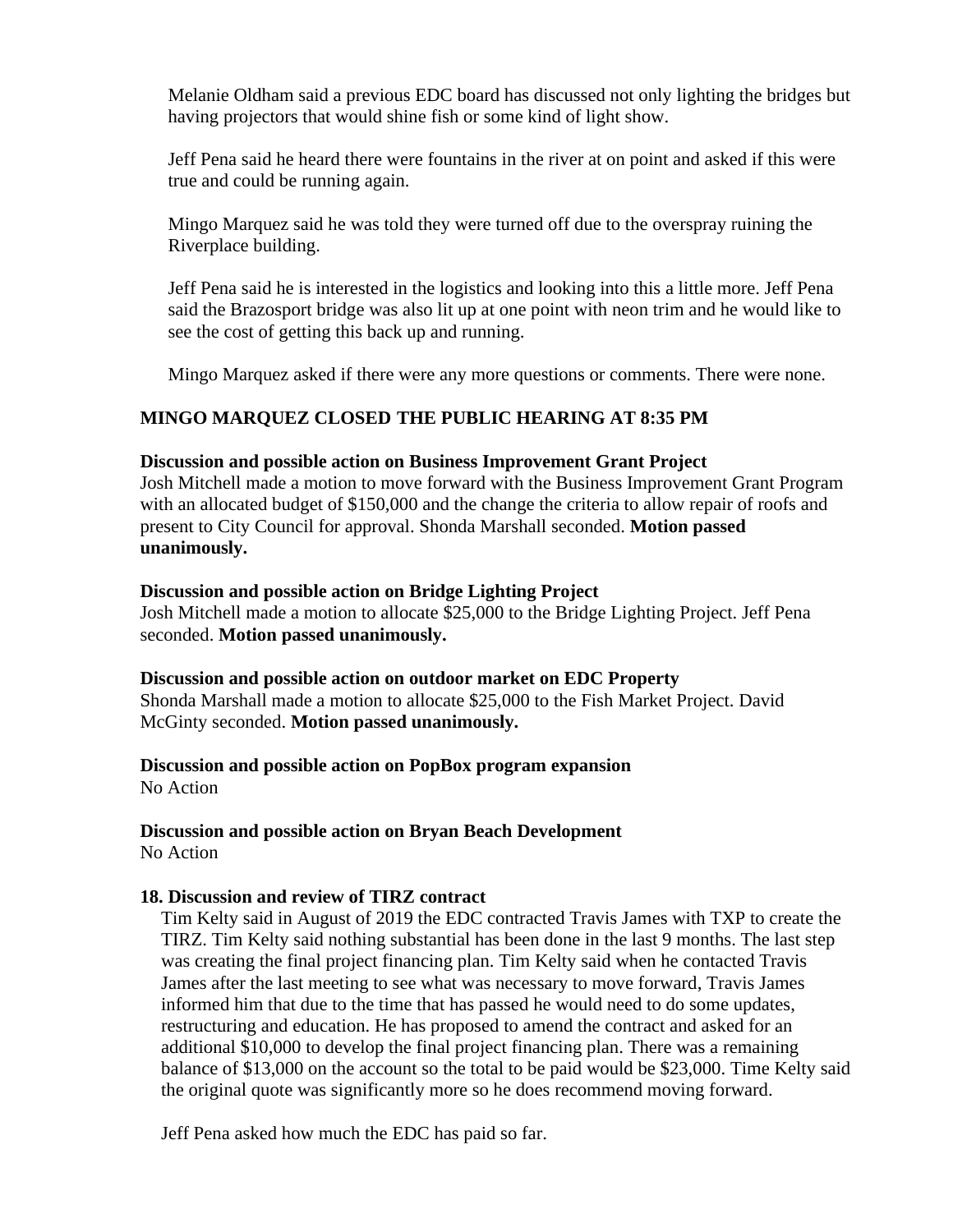Tim Kelty said he believes it is \$67,000.

Shonda asked how long this would take.

Tim Kelty responded that he expects the plan would be completed by the end of February. Tim Kelty said Travis James would come sit down with the board and determine what exactly they want the TIRZ funding to be used for. Tim Kelty said for those who did not know, the TIRZ would include all of the river frontage along Second Street and includes the river frontage all the way around the other side of the river as well as downtown.

Jeff Pena asked when an orientation would be set up for the new board members.

Tim Kelty responded some time in January or February. Tim Kelty suggested this be done at 5:30 before an EDC meeting and move the meeting to 6:30.

Melanie Oldham asked if any other taxing entity would be included.

Tim Kelty said the Port and the Brazosport Drainage District involved but their tax rates are so low that it may not be beneficial in comparison to adding new members to the board.

Jeff Pena asked if a formal request has ever been made of the Port and that this is something he could reach out to do.

Tim Kelty responded no a formal request has not been made but the EDC may want to weigh their small contribution to adding a new board member.

Melanie Oldham asked if the school district could be included as well.

Tim Kelty said the school district could not be included by law.

Jeff Pena asked if a MUD could be included.

Tim Kelty said yes it could potentially, but there would have to be a MUD established in the TIRZ district but there is not currently one established.

Sandra Loeza made a motion to pay the remaining \$23,000 and move to part two of the creation of the TIRZ. Josh Mitchell seconded.

Shonda Marshall asked if the EDC was responsible for the entire \$23,000.

Tim Kelty responded yes. The contract is over two years old and has since expired.

Jeff Pena asked what the additional services would be.

Tim Kelty responded that this would be the creation of the investment plan and contract.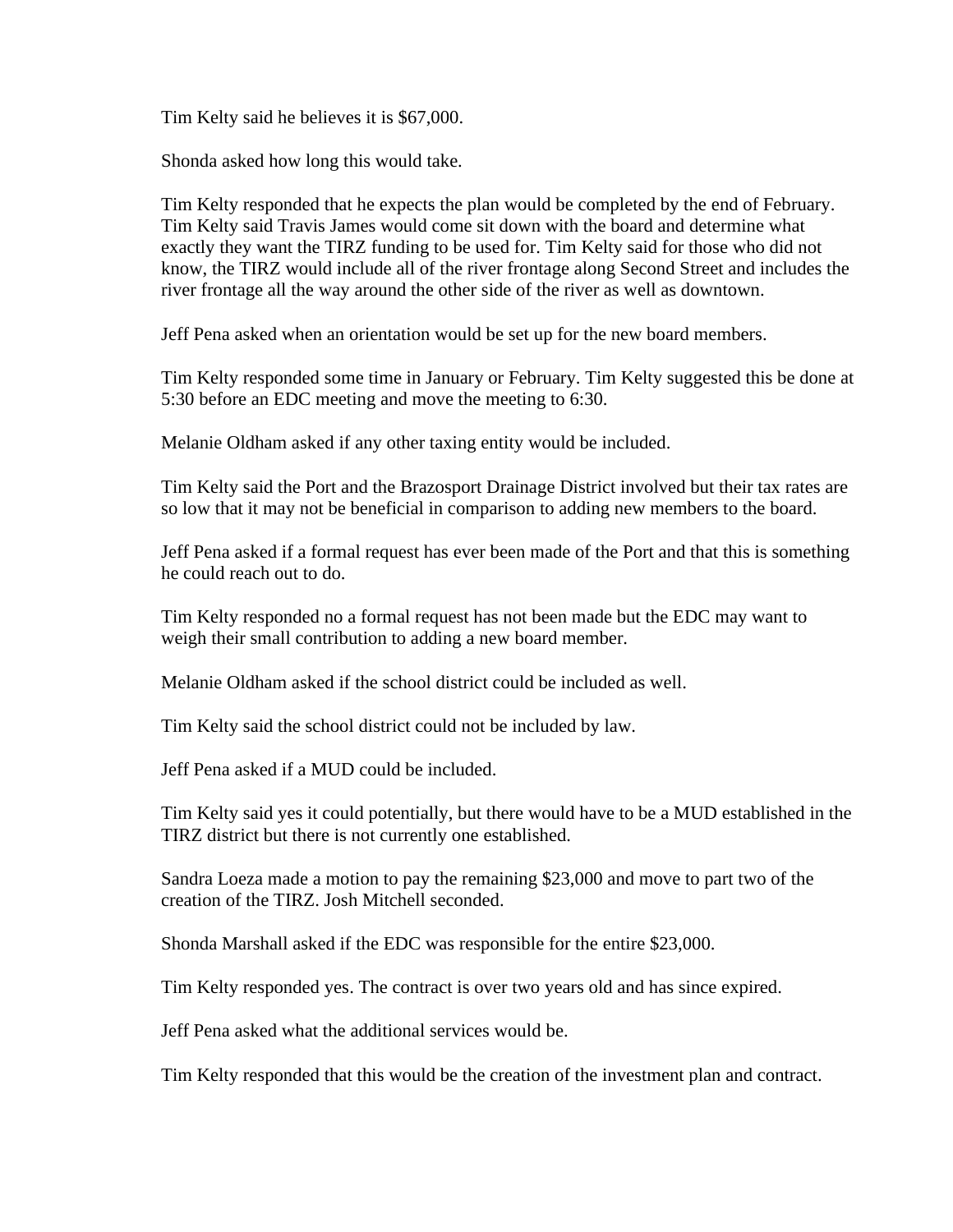David McGinty said the added \$10,000 is just added inflation for not moving forward with the contract 2 years ago.

Jeff Pena asked if there was any room for negotiation.

Tim Kelty said there is always a chance but it would put this on hold for at least another month while they wait for another EDC meeting to vote.

Shonda Marshall asked if there was an agreement signed that would lock in the original price.

Tim Kelty responded yes, but the original agreement expired February 2020.

Mingo Marquez called for a vote. **Motion passed unanimously.**

## **19. Discussion and possible action on Port Café Invoices.**

Jeff Pena said the board has received remaining invoices from port café. Jeff Pena said questions arose on weather the EDC should approve these or not and asked Kaytee Ellis for the totals of the first check from the EDC and what the proposed amount would be.

Kaytee Ellis said the first check was for \$4379.27 and the proposed is \$5458.67 for a total potential amount of \$9837.94

Jeff Pena said the discussion was that if the business is capped at \$10,000 and this amount falls under this and all of the work is covered by the grant program, does the EDC proceed and give them the check.

Mingo Marquez said he would just like to make sure that the EDC is only paying for items that were included in their grant proposal.

Jeff Pena said he would like to point out that Mingo is asking specifics and he (Jeff) is asking that it all be under the same umbrella.

Kaytee Ellis said the application and the agreement are both included in the packet. Their application only included "removal and replacement of grease interceptor" but when you look at the signed agreement no specifics are listed. The agreement states "a maximum of \$10,000"

Jeff Pena asked if the invoices themselves listed specifics.

Kaytee Ellis responded yes.

Mingo Marquez asked if the only thing the board approved was the grease trap.

Chris Duncan responded no.

Jeff Pena said he would like to take a practical approach and say that since they were approved for \$10,000, he would like to support all of the work that is covered by the grant program.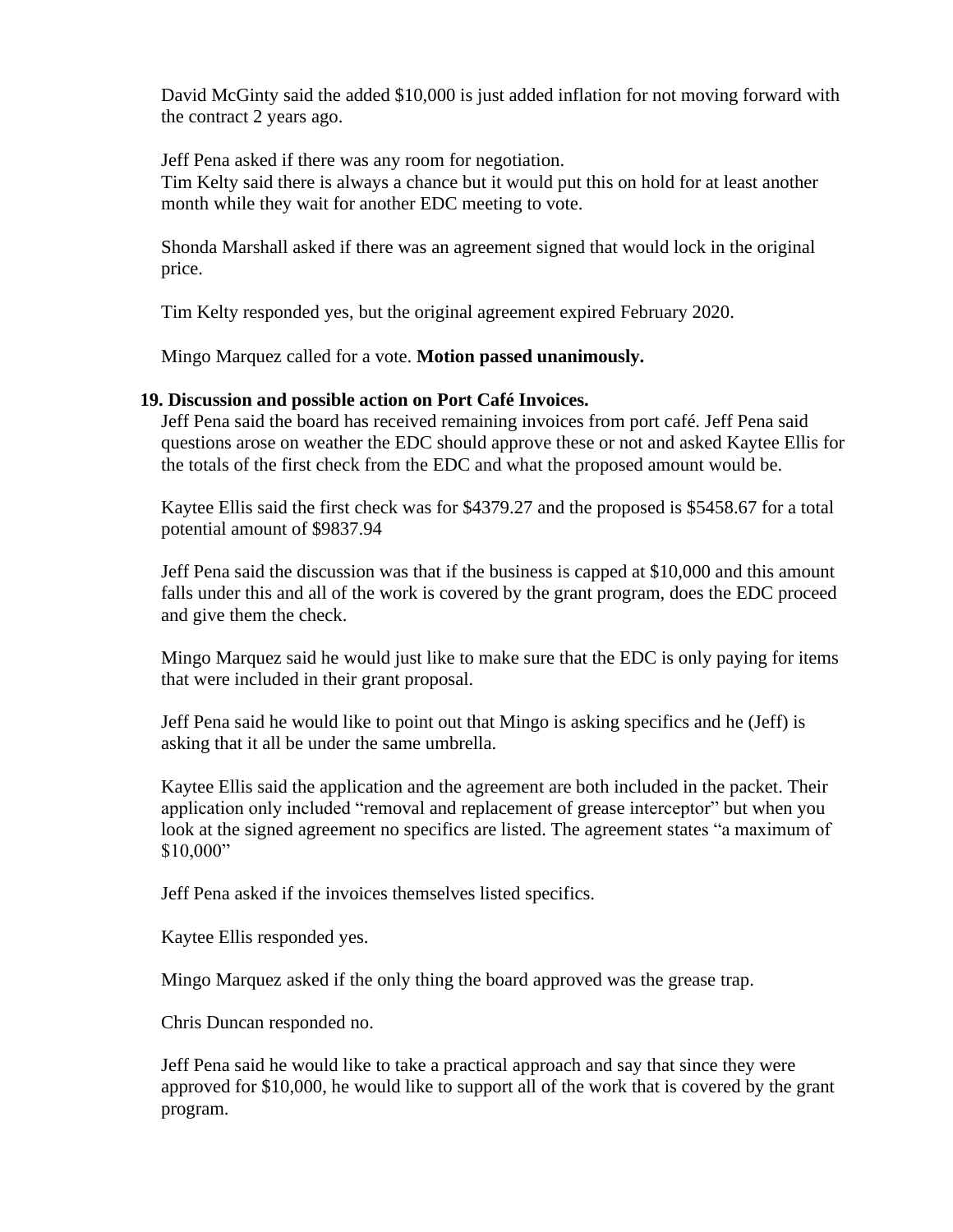Chris Duncan said clarification would be needed here and suggests going back and looking at the minutes to see exactly what was approved.

Chris Duncan said Kaytee Ellis pulled up the minutes and the request was to provide a new sign, decorative fencing, pave the front of the building, and install a new grease trap.

Jeff Pena said these were all thing included on the invoices.

David McGinty made a motion to pay the invoices for port café in the amount of \$5458.67. Jeff Pena seconded. **Motion passed unanimously.**

### **VII. Subcommittee Updates**

There were no subcommittee updates.

### **VIII. Board Comments**

1. **President Mingo Marquez:** No Comment

# **2. Vice President Josh Mitchell:**

Josh Mitchell welcomed the new members.

## **3. Secretary David McGinty:**

David McGinty welcomed the new members. David wanted to say there was a good turnout to the Christmas market downtown and the EDC was announced several times as a sponsor. David McGinty said contact has been made with Jim Maddox and they would be having a subcommittee would be meeting soon. David requested that if any board members have any information to provide him or information from Pete Garcia, he would like to get that. David McGinty said he also wanted to mention that he loved the new agenda binders and thanked Kaytee Ellis.

# **4. Treasurer Jeff Pena:**

Jeff Pena welcomed the new board members and those in attendance. Jeff Pena said there are still plenty of Christmas lights that were not able to be hung and asked for volunteers with this. Jeff Pena said there are some events coming up, MLK, and Mardi Gras. He would like that the 212 building be set up has a host space with volunteers and refreshment. Jeff Pena suggesting hanging maps or project proposals on the walls. Jeff Pena said in regards to the downtown building, there was one proposal an he was waiting on two additional.

# **5. Shonda Marshall:**

Shonda Marshall wanted to welcome the new members. Shonda said Mingo is doing a wonderful job as president and she is proud to be a member of this board. Shonda asked where the EDC was with selecting a new director. Shonda also thanked Kaytee Ellis for the agenda binder and said that with her disability this binder is much more helpful than the stack of papers that were previously being received.

## **6. Melanie Oldham:**

Melanie Oldham said she is very excited to be not his board and she hopes that with everyone's different talents they now have a strong board and can get some great work done for the City. Melanie said she is willing to put in the work, whatever it takes.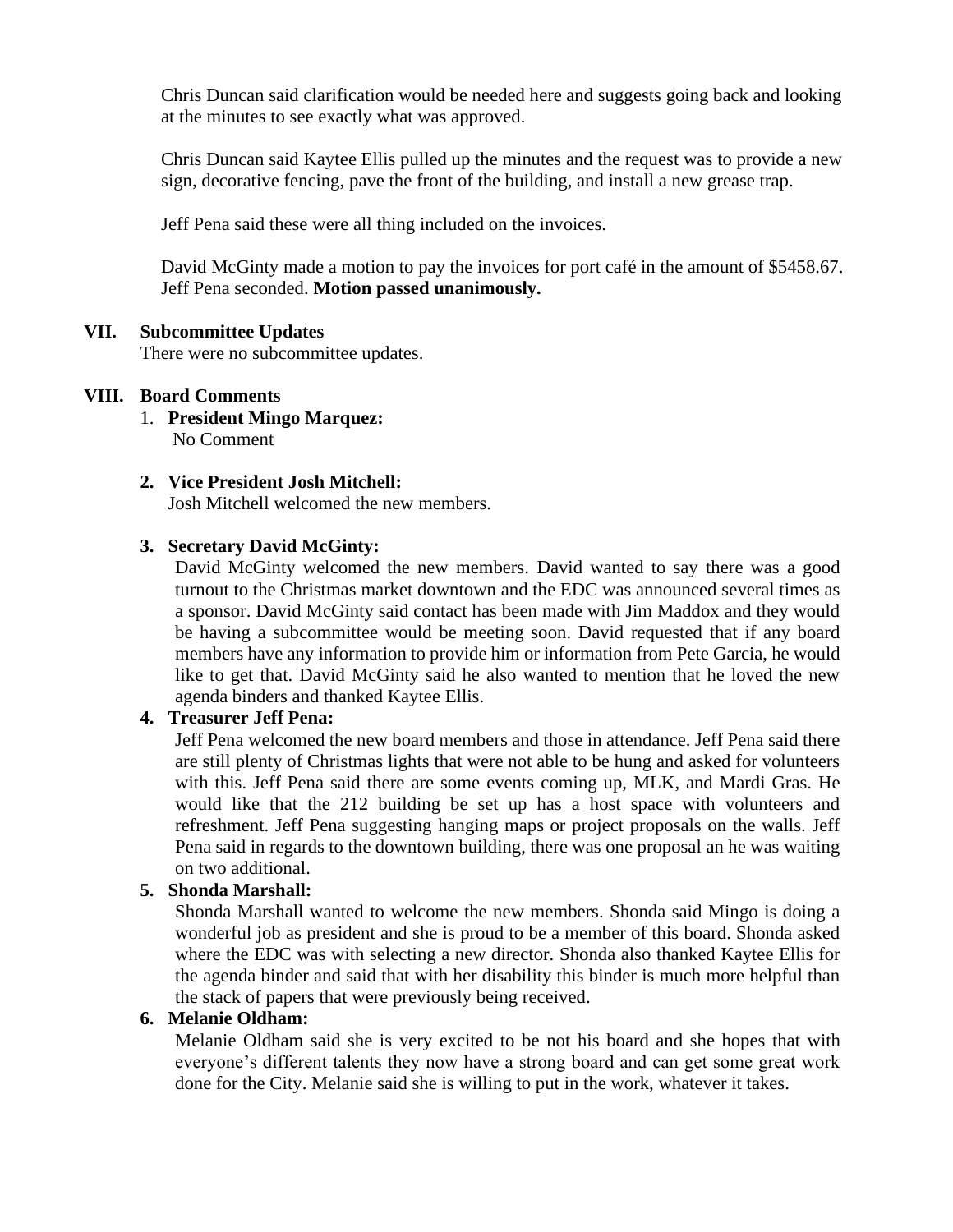# **7. Sandra Loeza:**

Sandra said she thinks they had a very productive meeting and she is looking forward to working with the board.

# **IX. Executive Session- Adjourn into Executive Session**

Executive Session Disclosure Statement: The FEDC Board of Directors reserves the right to adjourn into executive session at any time during the course of this meeting to discuss any of the matters listed above, as authorized by the Texas Government Code, Section 551.071 (Consultation with Attorney), 551.072 (Deliberations about Real Property), 551.073 (Deliberations about Gifts and Donations), 551.074 (Personnel Matters), 551.076 (Deliberations about Security Devices) and 551.087 (Economic Development).

It is now 9:21 p.m. and I hereby recess the regular session of the Freeport Economic Development Corporation December 14, 2021 meeting and do hereby convene an executive session, said executive session authorized under the following sections of the Texas 551.071 (Consultation with Attorney.)

## **In Accordance with the Texas Government Code:**

Section 551.087 (Economic and community development matters),551.072 (Deliberations about Real Property)

- 1. Potential lease of EDC Property
- 2. Potential sale of EDC Property
- 3. Legal discussion on Project 2021F

## **Reconvene into Open Session**

### **Board President's statement:**

It is now 10:12 p.m. and I hereby close the executive session of the Freeport Economic Development Corporation and do hereby reconvene the regular open session.

## **X. Discussion and Possible Action**

- 1. Potential lease of EDC Property **No action taken**
- 2. Potential sale of EDC Property **No action taken**
- 3. Legal discussion on Project 2021F **No action taken**

Mingo Marquez said he would like to have an EDC Christmas Party or Dinner on Sunday, December 19<sup>th</sup>.

Jeff Pena suggested it be at On the River Restaurant.

Mingo Marquez agreed and set the time of the dinner 5:30 PM. Mingo Marquez said there would be a white elephant gift exchange for a \$20 gift. In addition to the EDC board, Mingo Marquez invited City Manager Tim Kelty, EDC Attorney Chris Duncan, EDC City Council Liaison Jerry Cain, and EDC Assistant Kaytee Ellis

The board agreed.

# **XI. Adjourn**